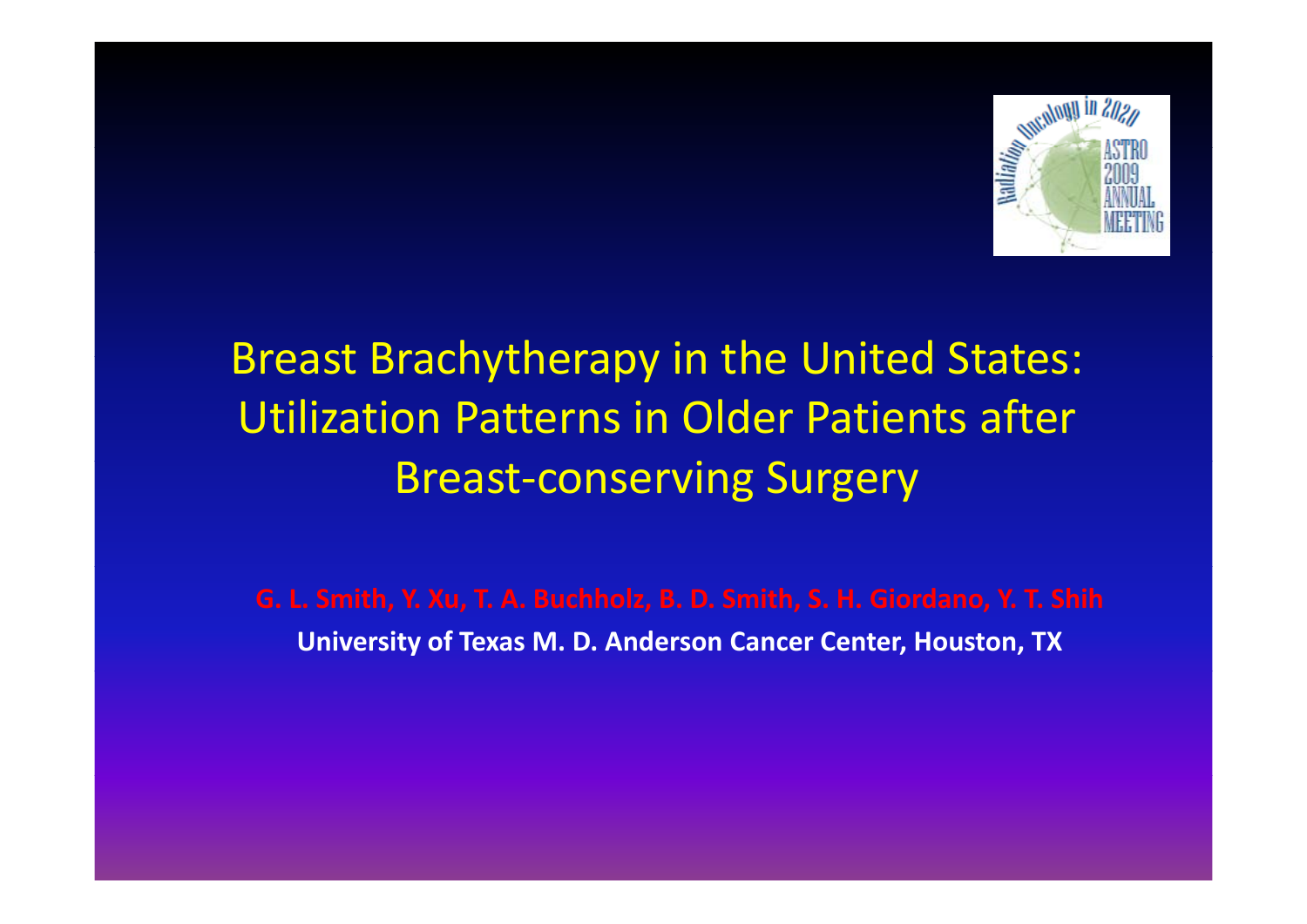# Purpose/Objective(s):

- Though initial studies of treatment efficacy are promising, randomized Phase III data have yet to mature, and the ideal patient subgroup to receive brachytherapy alone remains controversial.
- Brachytherapy use alone after BCS in the community setting is ongoing, but its actual frequency of use has not been previously studied.
- •
- $\bullet$  Additionally, the clinical and nonclinical factors influencing its use are unknown.
- •
- We sought to characterize patterns and predictors of breast brachytherapy use in a retrospective, population-based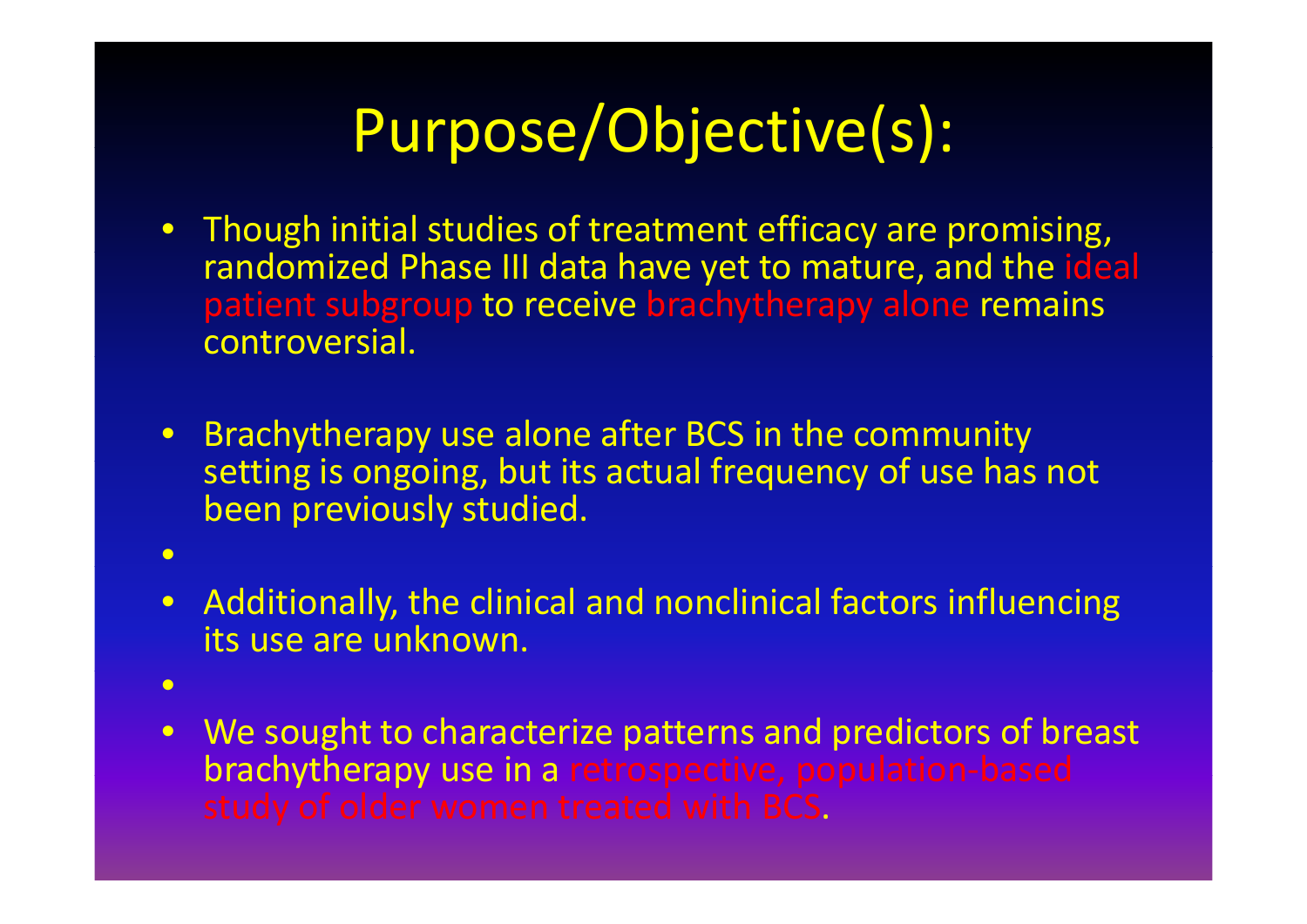### Materials/Methods:

- We used a nationwide database of Medicare beneficiaries (age >65) with private supplemental insurance (MarketScan Medicare Supplemental).
- Claims codes identified patients treated with **BCS f ll d o owe b y b h th rac ytherapy alone vs. ext l erna beam radiotherapy** for an incident breast cancer diagnosed between 2001 and 2006.
- Logistic regression modeled predictors of brachytherapy use alone, including demographic,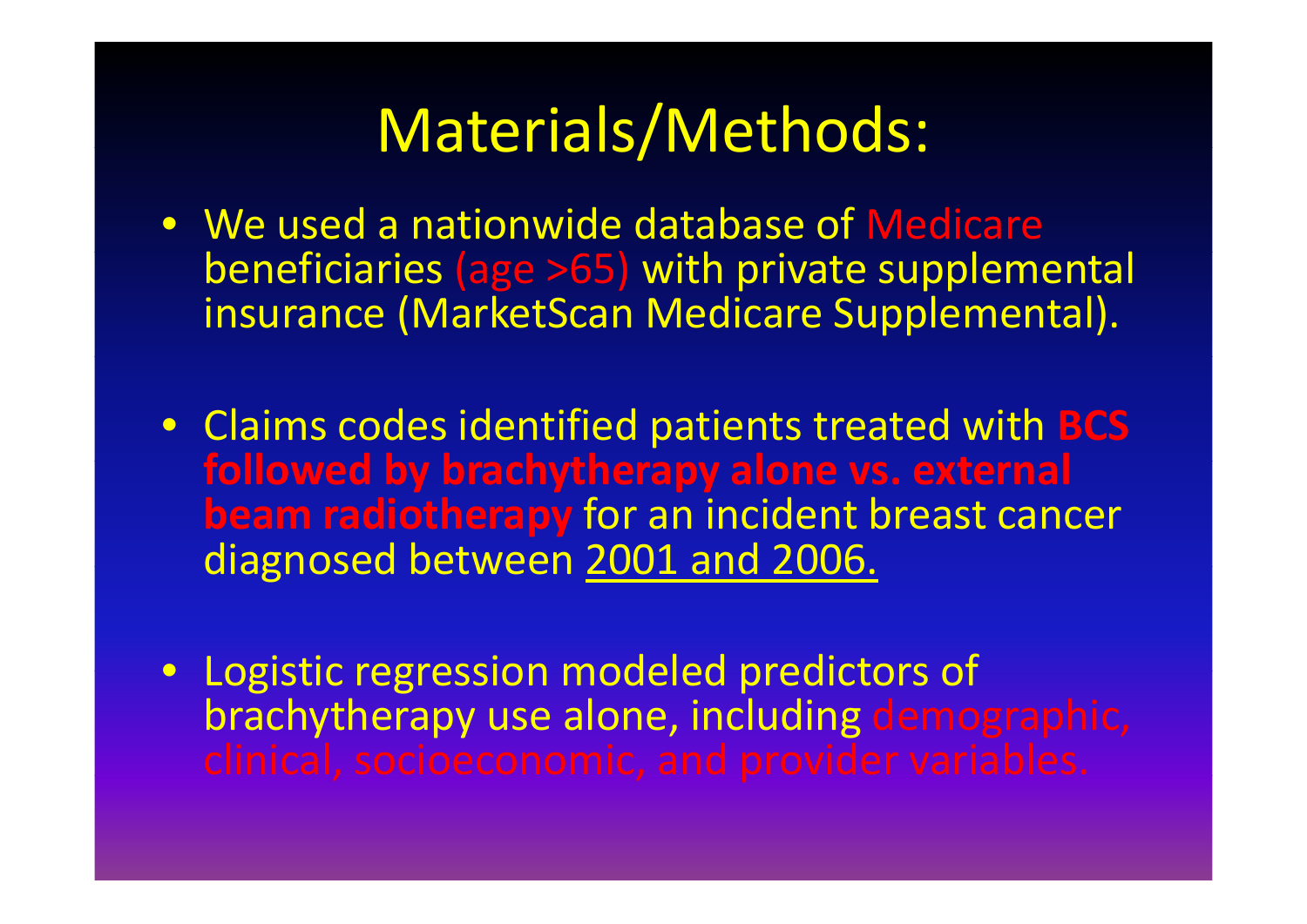### Results:

### **6,854 women**

- Mean age was 74  $\pm$  6.
- Frequency of brachytherapy use alone increased over time (<1% in 2001, 1% in 2002, 3% in 2003, 5% in 2004, 8% in 2005, and 10% in 2006; p<0.001),
- **89% of brachytherapy patients receiving balloon‐based** treatment by 2006.
- Additionally, brachytherapy use alone was more likely in women who had lymph node‐negative disease (OR, 2.04;  $95\%$ CI, 1.12-3.73),
- did not receive chemotherapy (OR, 1.77; 95% CI, 1.07–2.94),
- or received an axillary surgery (OR, 1.71; 95% CI, 1.22–2.40).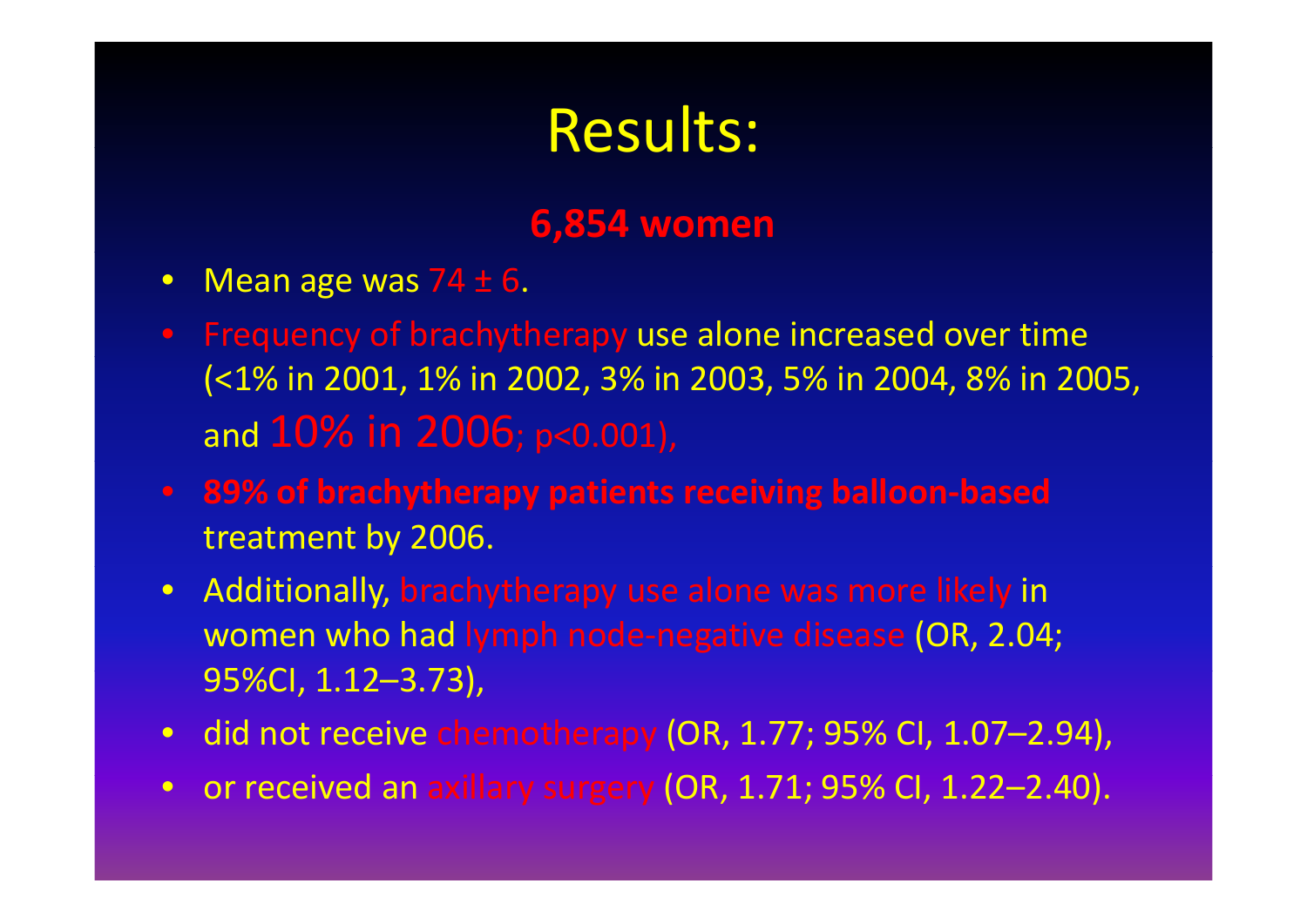- Nonclinical factors also affected utilization, including non‐HMO insurance (OR, 1.80; 95%CI, 1.25–2.61); or residence in metropolitan areas (OR, 1.79; 95% CI, 1.12–2.86),
- areas with <sup>a</sup> low density of radiation oncologists (OR, 1.87; 95% CI, 1.16–3.04),
- $\bullet~$  or high density of surgeons (OR, 1.70; 95%CI, 1.02– 2.82).
- Patients living in the West, Midwest, and South were more likely to receive brachytherapy alone compared to the Northeast (OR, 3.48; 95% CI, 1.89–6.39; 1.70, 0.96–3.02; 2.547, 1.38–4.43, respectively).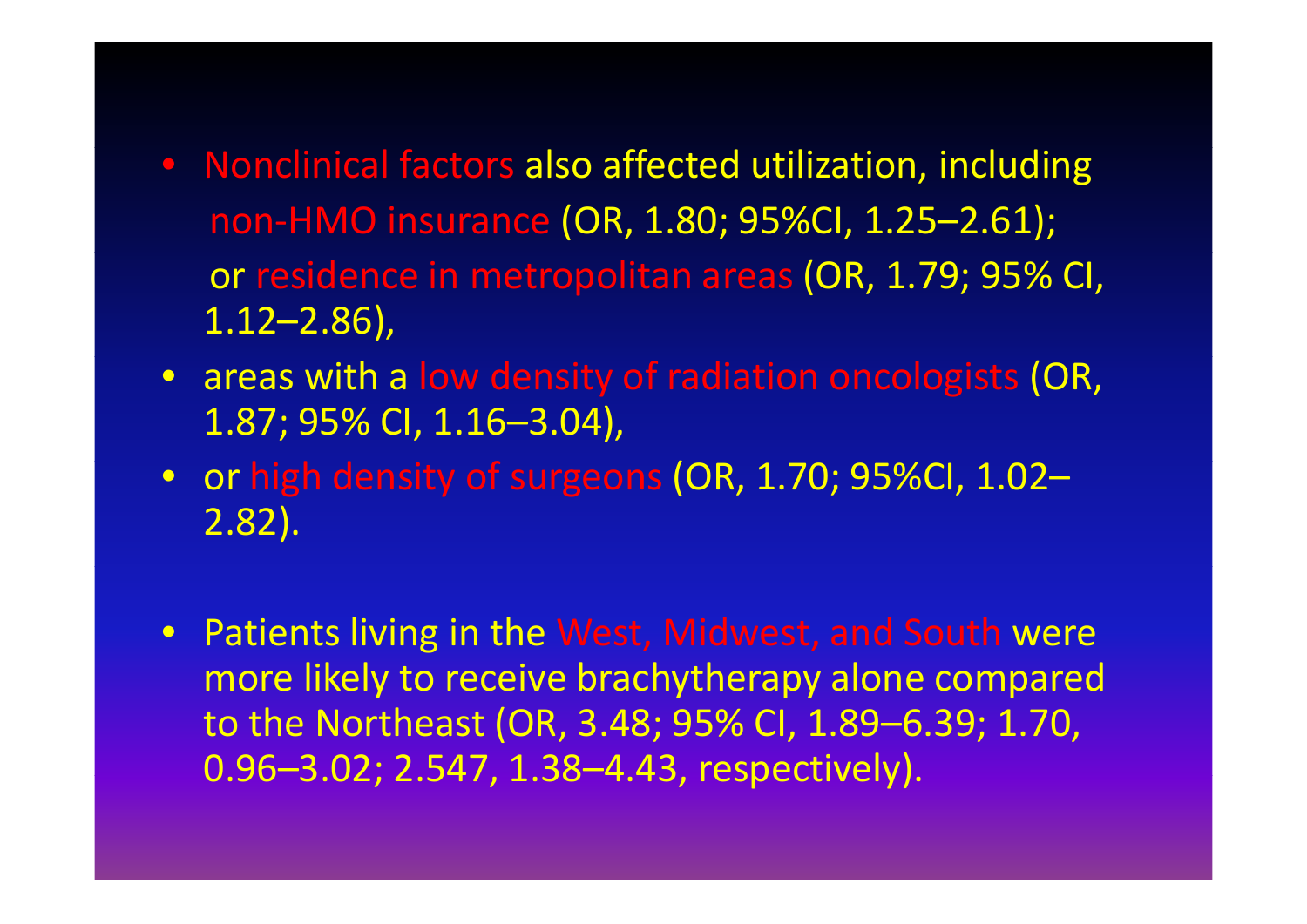### Conclusions:

Despite ongoing debate, breast brachytherapy is being used as sole radiation treatment after BCS with increasing frequency across much of the United States.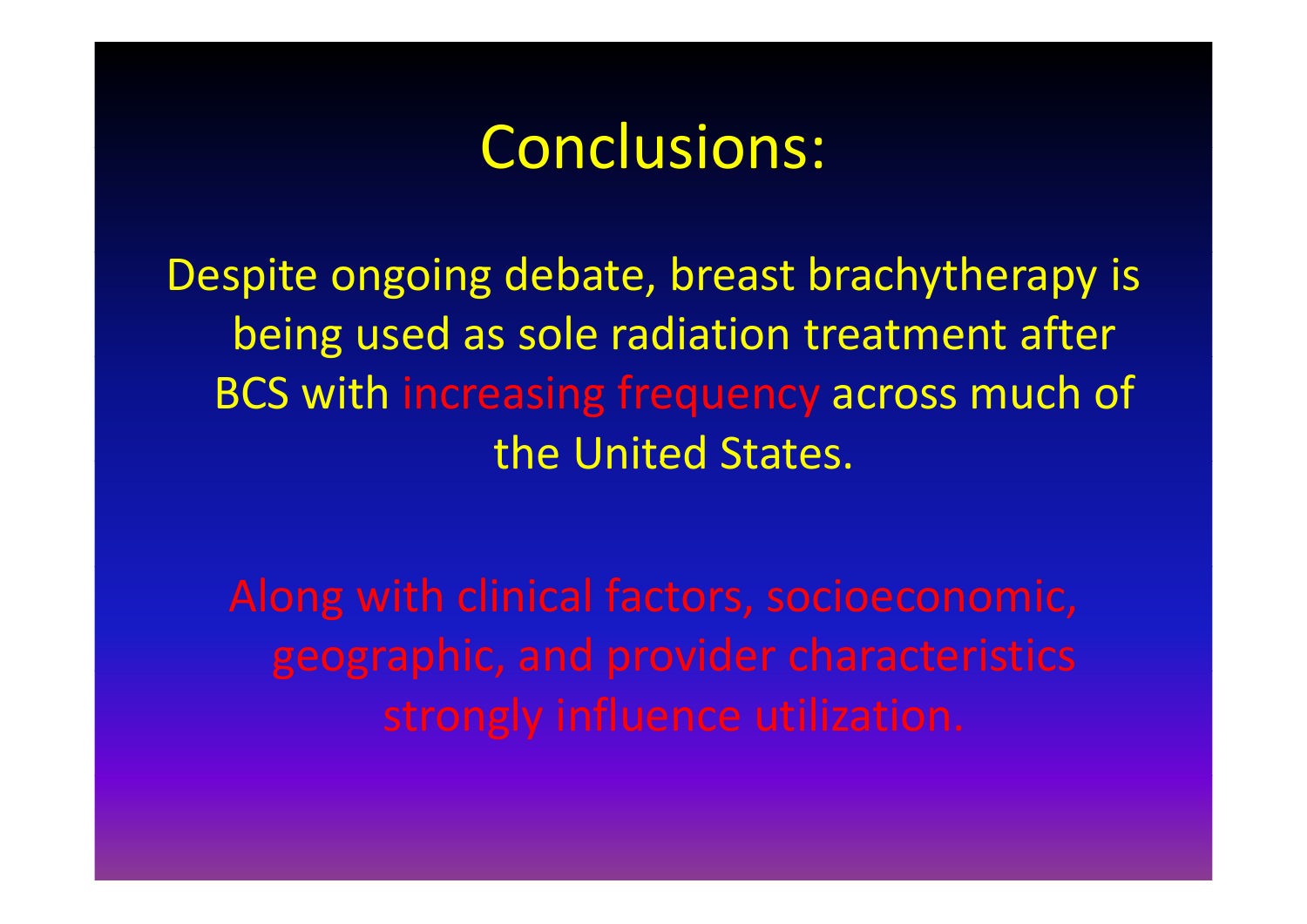

Five-year Analysis of Treatment Efficacy and Cosmesis by the American Society of Breast Surgeons MammoSite Breast Brachytherapy Registry Trial in Patients Treated with Accelerated Partial Breast Irradiation (APBI)

**F. A. Vicini1, P. Beitsch2, C. Quiet3, A. Keleher4, D. Garcia4, H. 1William Beaumont Hospital, Royal Oak, MI, 2Dallas Breast Center, Dallas, TX, 3Arizona Oncology Services, Phoenix, AZ, 4American Society of Breast Surgeons, Columbia, MD, 5Robert Wood Johnson University Hospital/Cancer Institute of New Jersey, New Brunswick, NJ**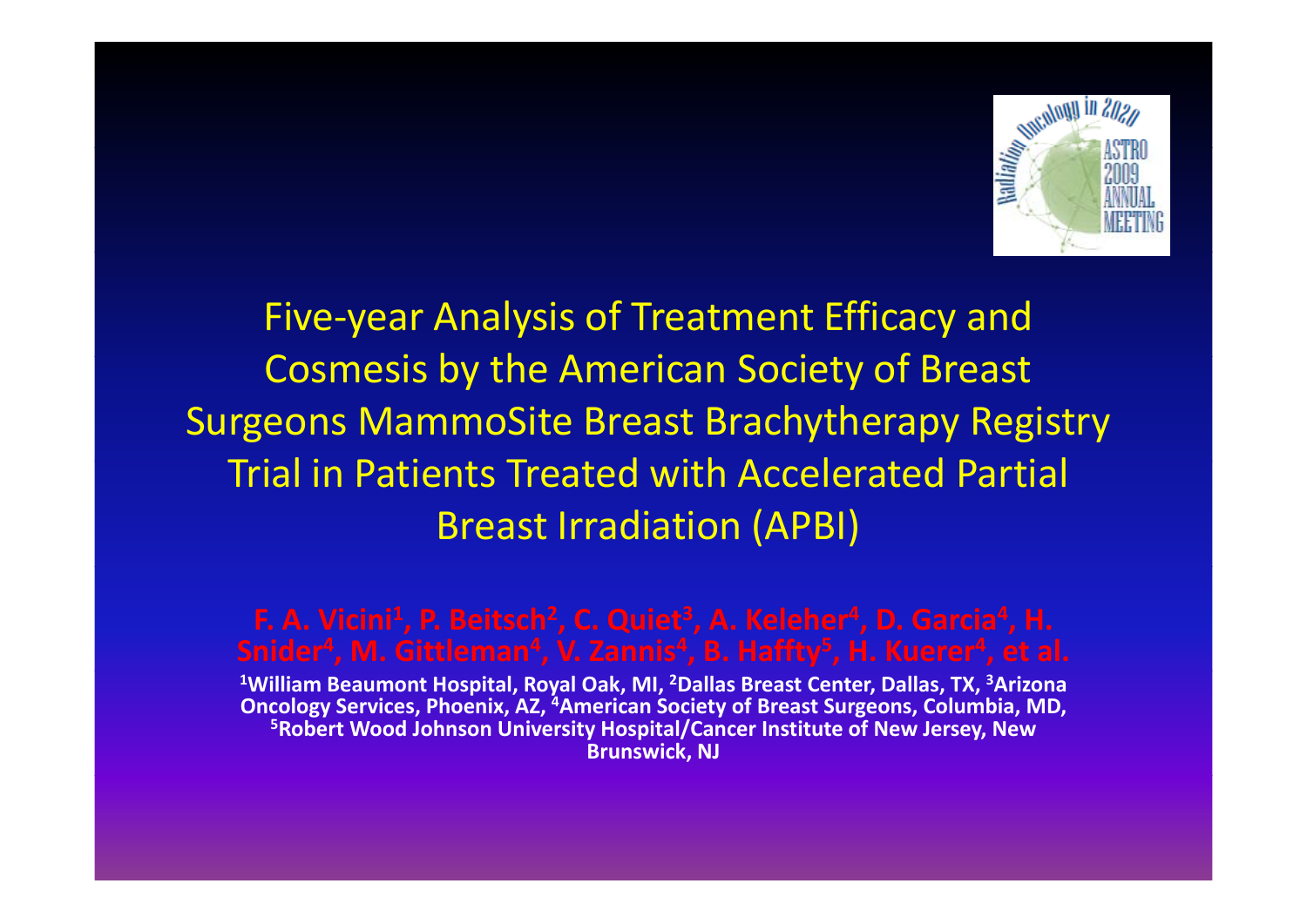### Purpose/Objective(s):

Five ‐year data on treatment efficacy and cosmetic results for patients enrolled on the American Societ y of Breast Sur geons MammoSite breast brachytherapy registry trial.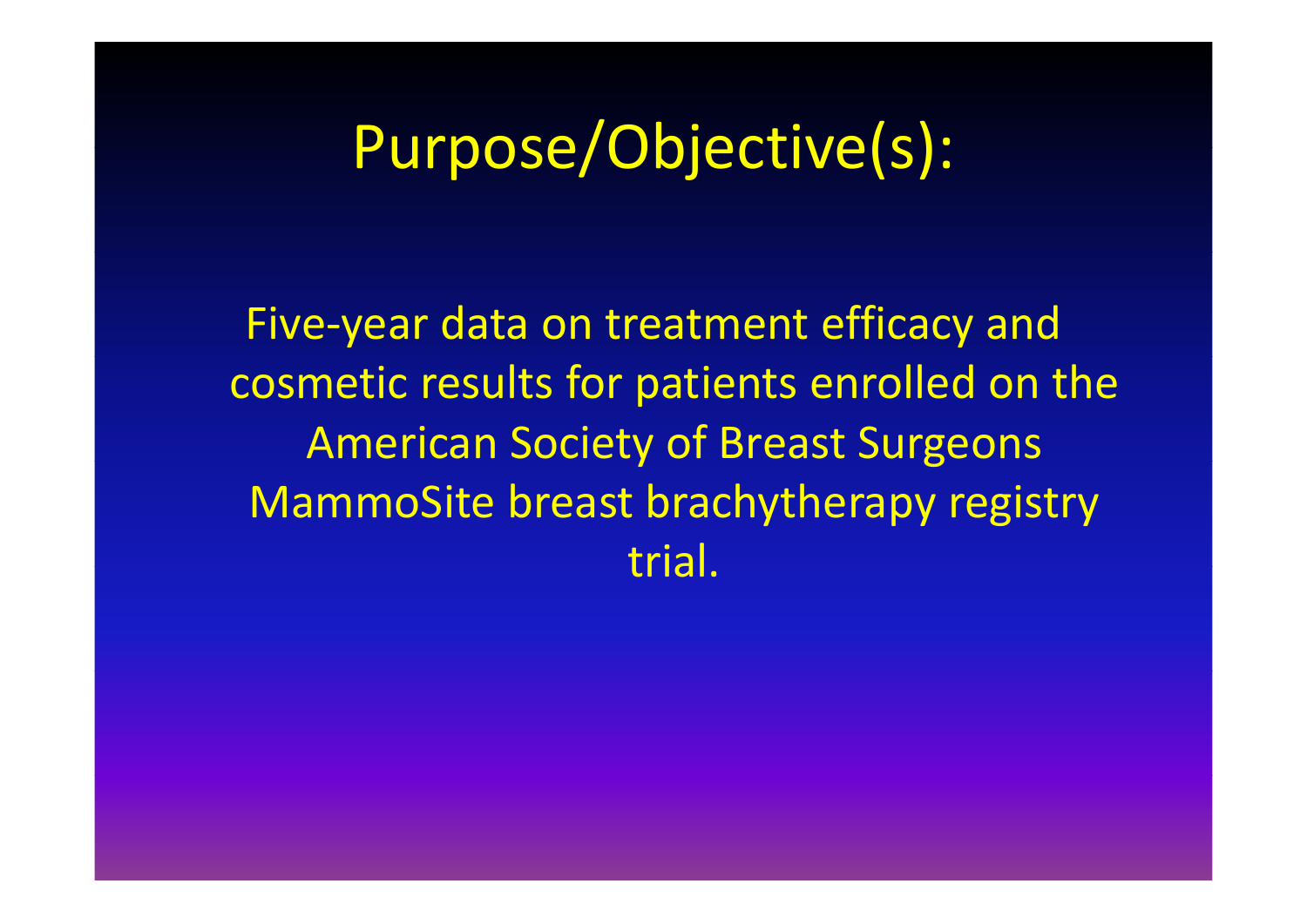## Materials/Methods:

- •A total of  $1,440$   ${\sf patients}$  (1,449 cases) with early-stage breast cancer undergoing breast conserving therapy were treated with the MammoSite device to deliver accelerated partial breast irradiation (APBI) **(34 Gy in 3.4 Gy fractions).**
- $\bullet$ • 1,255 cases (87%) had invasive breast cancer (IBC) (median size = 10 mm) • 194 cases (13%) had DCIS (median size = 8 mm).
- $\bullet$ Median **follow ‐up** for all surviving patients was 49 months.
- $\bullet$ 801 cases (48%) have been followed for at least 48 months,
- $\bullet$ 317 cases (22%) for 60 months.
- $\bullet$ • Follow-up was complete through March 5, 2009.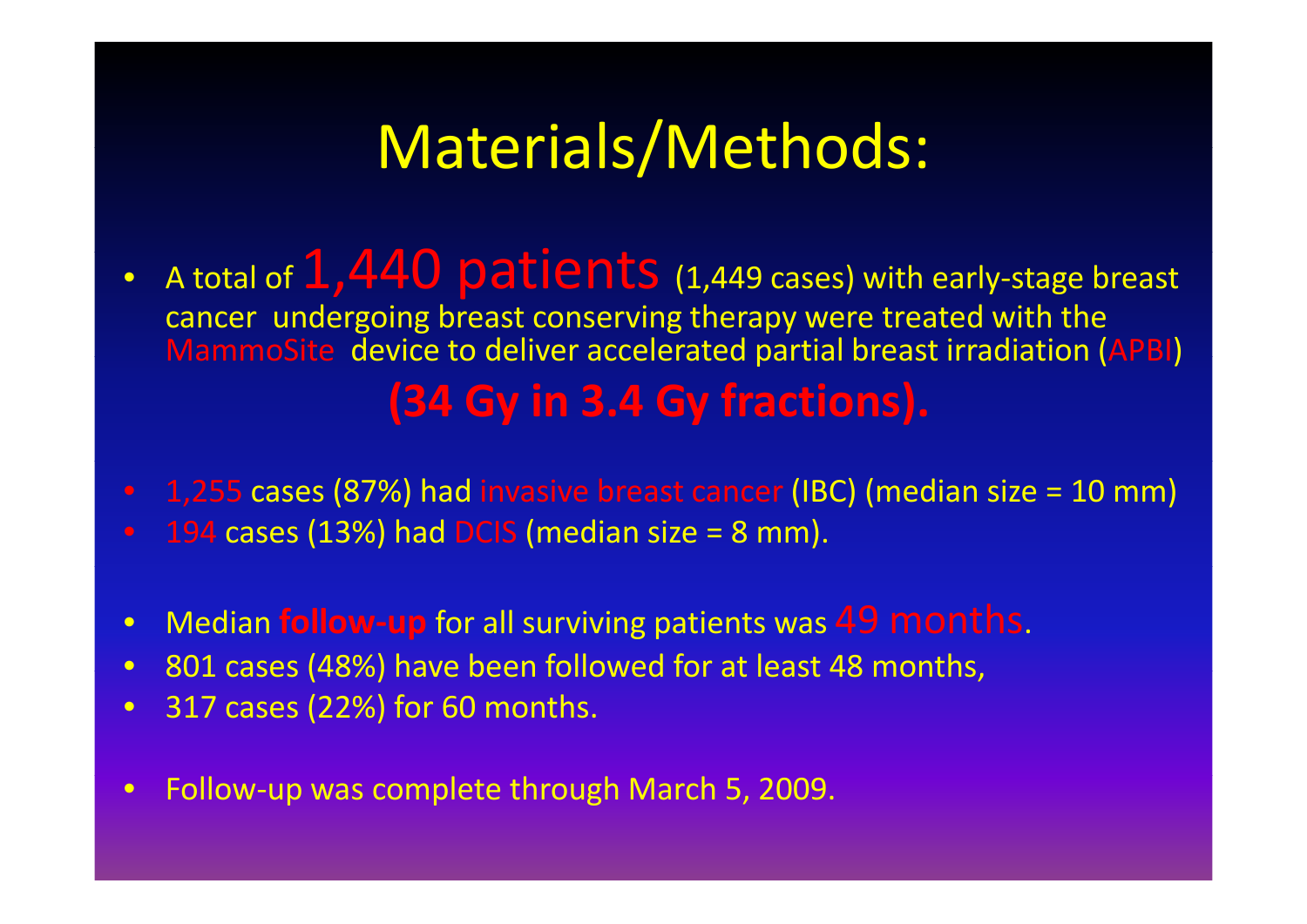### Results:

- **38 cases (2.6%)** developed an ipsilateral breast tumor recurrence (IBTR) for <sup>a</sup> 5‐year actuarial rate of **3.84%** (3.84% for IBC and 3.75% for DCIS).
- 32 IBTRs (84%) were invasive and 6 (16%) were DCIS.
- No variable was associated with IBTR including patient age<50 (p <sup>=</sup> 0.6305), margins (p <sup>=</sup> 0.9997), tumor size  $(p = 0.9997)$ , or positive nodes  $(p = 0.8251)$ .
- 9 patients (0.6%) developed an axillary failure.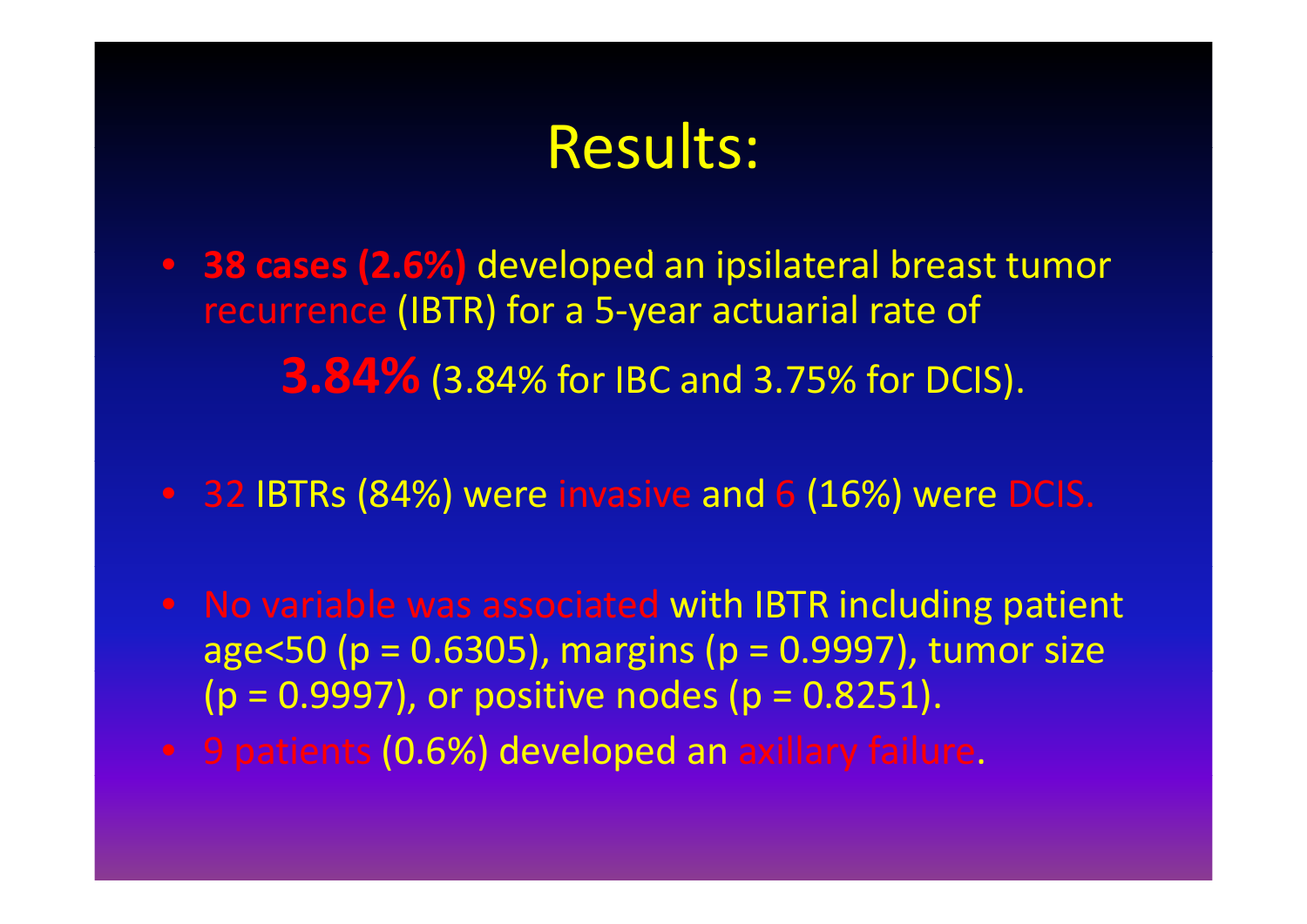$\bullet$  The percentage of breasts with good/excellent cosmetic results was:

> 36 months (n <sup>=</sup> 753) ‐ 93 2%. 48 months (n <sup>=</sup> 608) ‐ 90.6% 60 months (n <sup>=</sup> 264) ‐ 87 9%. .

- $\bullet$  The development of an infection (p <sup>=</sup> 0.0104), and skin spacing (p <sup>=</sup> 0.0252) were associated with cosmetic results.
- $\bullet$ • A subset analysis of the first 400 consecutive cases enrolled was performed (352 with IBC, 48 DCIS).
- $\bullet$  With <sup>a</sup> median follow‐up of 58 months, the 5‐year actuarial rate of IBTR was **3.26%** (3.69% for IBC and 0.0% for DCIS).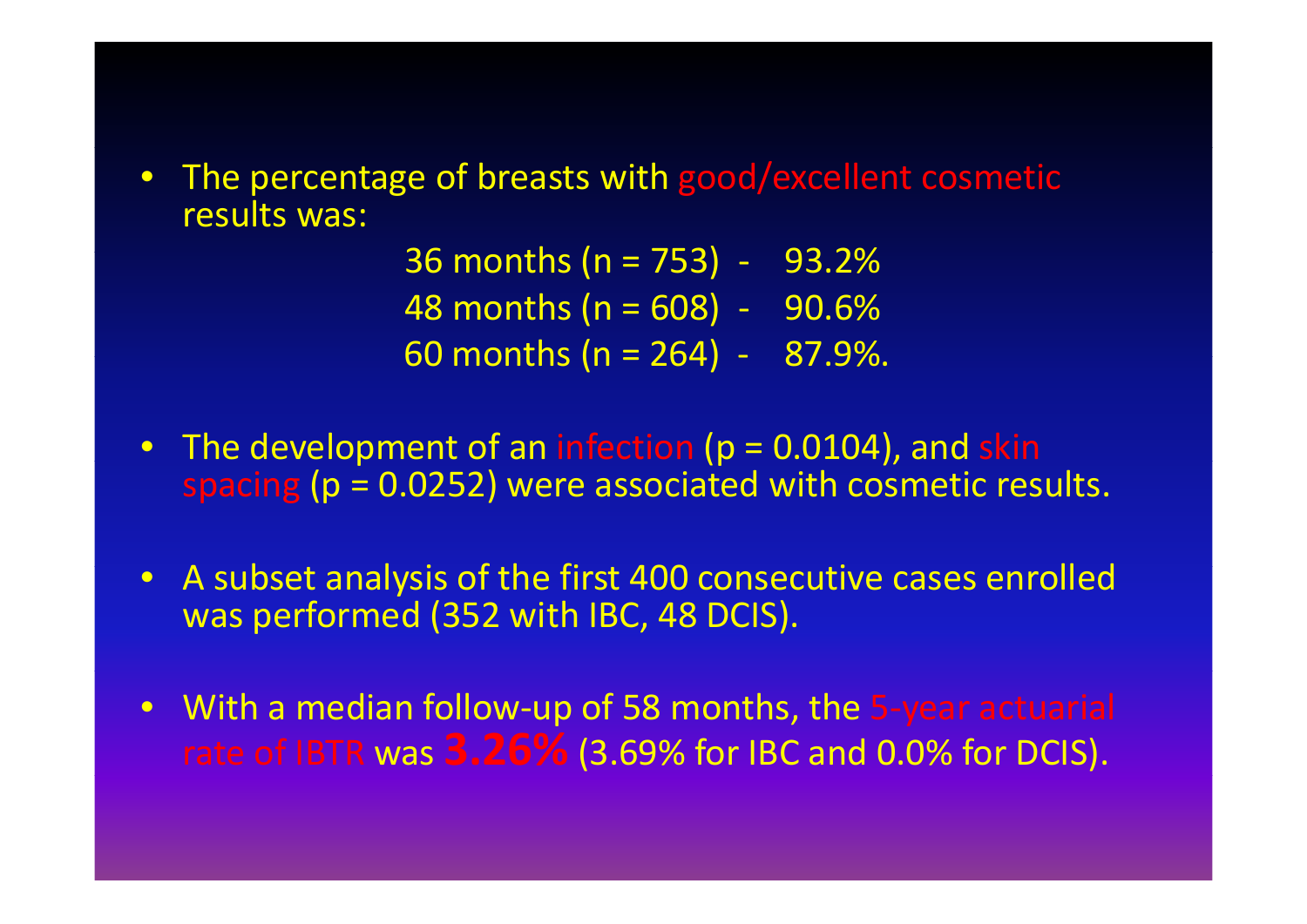### Conclusions:

- Treatment efficacy and cosmesis 5 years after treatment with APBI using the MammoSite device are good and similar to those reported with other forms of APBI or whole‐breast irradiation with similar follow‐up and risk factors for IBTR.
- To our knowledge, this represents the largest group of patients treated with contemporary APBI with 5‐years of follow‐up.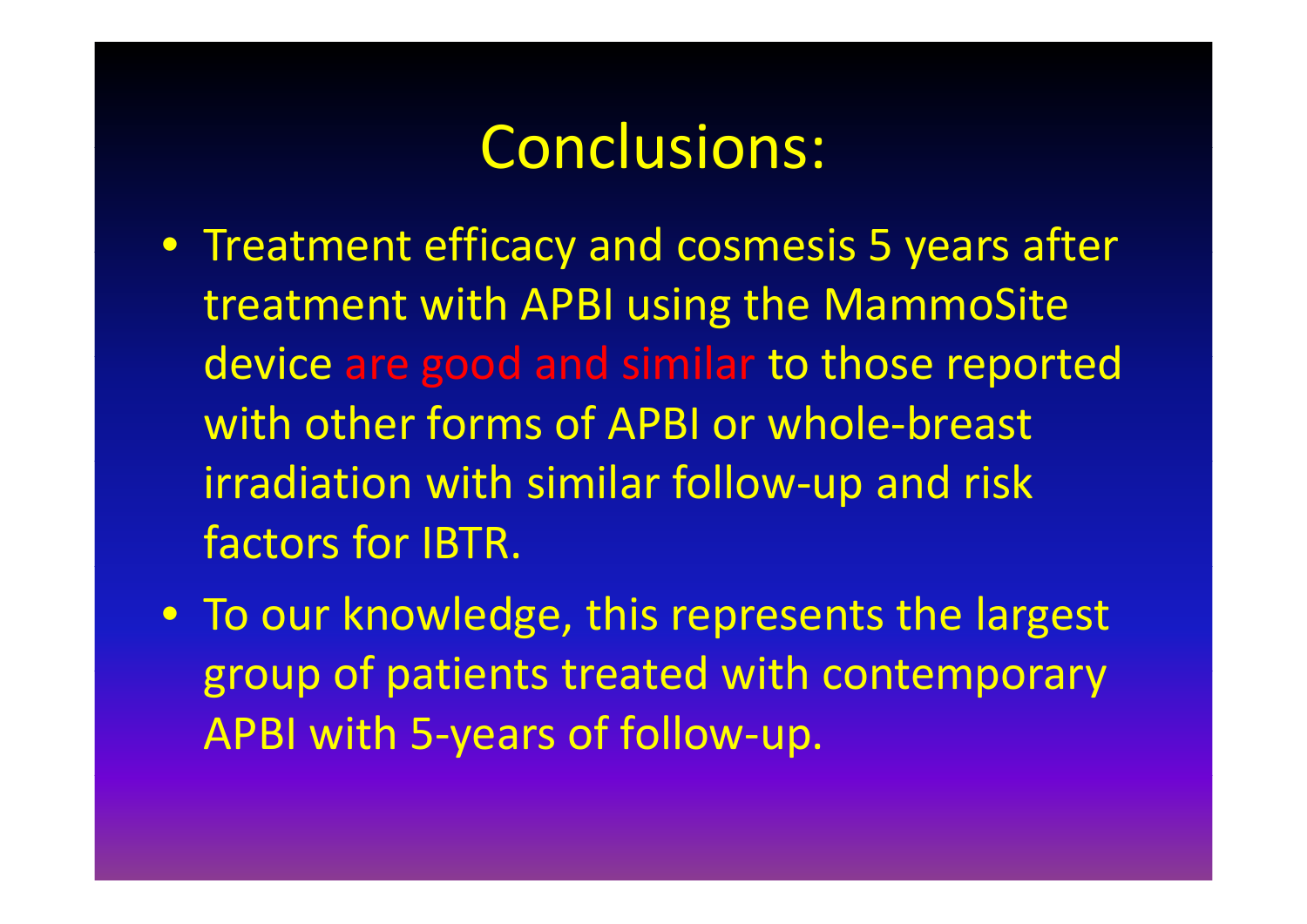

Interstitial High Dose Rate (HDR) Brachytherapy for Early Stage Breast Cancer: Median 6 Year Followup of 214 Cases using Multi‐catheter Technique

P. J. Anderson $^1$ , R. J. Mark $^{1,2}$ , R. S. Akins $^1$ , M. Nair $^1$ 

 $^4$ Joe Arrington Cancer Center, Lubbock, TX,  $^2$ Texas Tech University, Lubbock, TX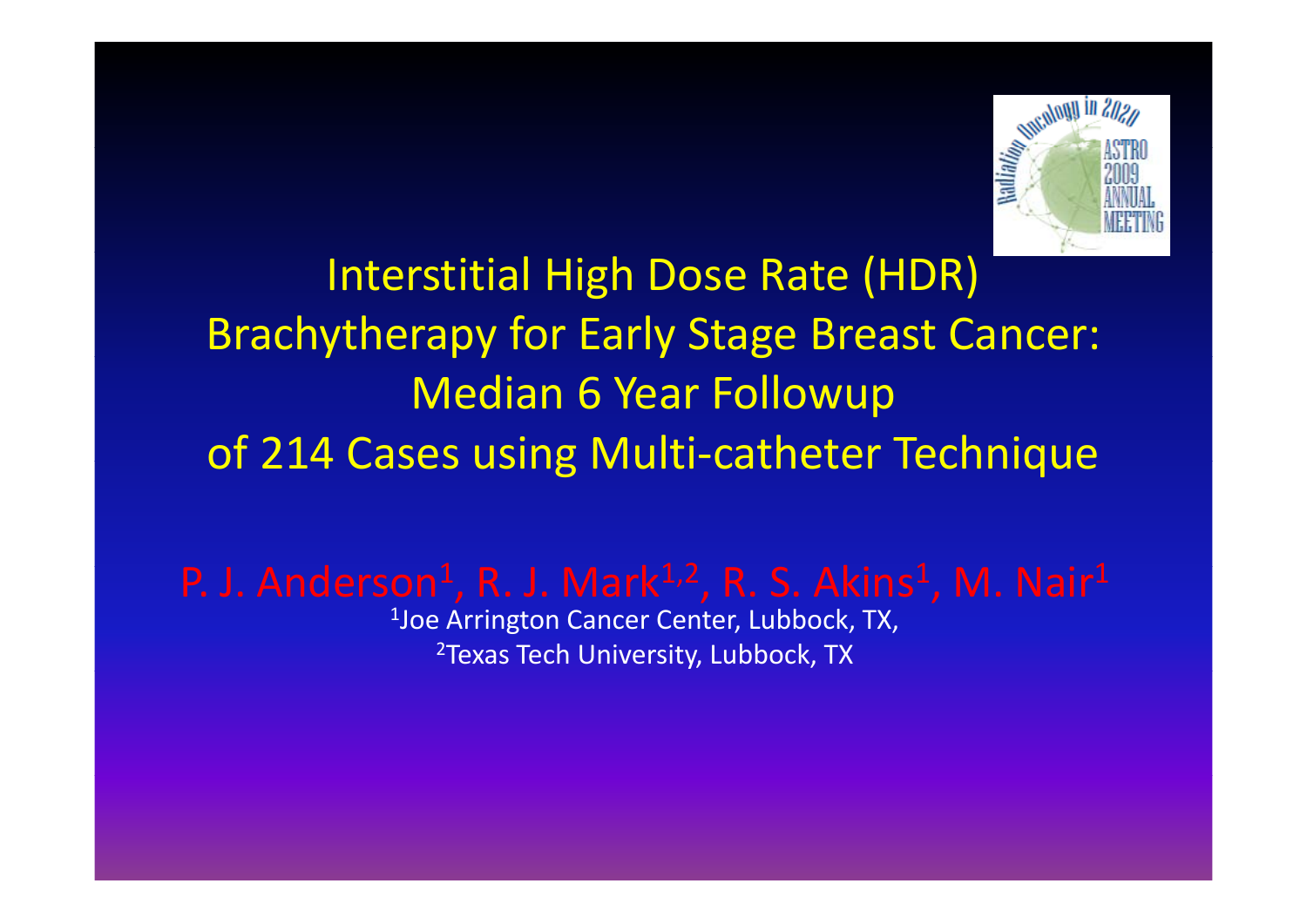## Purpose/Objective(s):

• External Beam Radiation Therapy (EBRT) has been the standard of care for breast conservation radiation therapy.

• Recent data indicates that Interstitial Implant and **High Dose Rate (HDR) radiation** afterloading compares **very favorably** to EBRT in selected patients.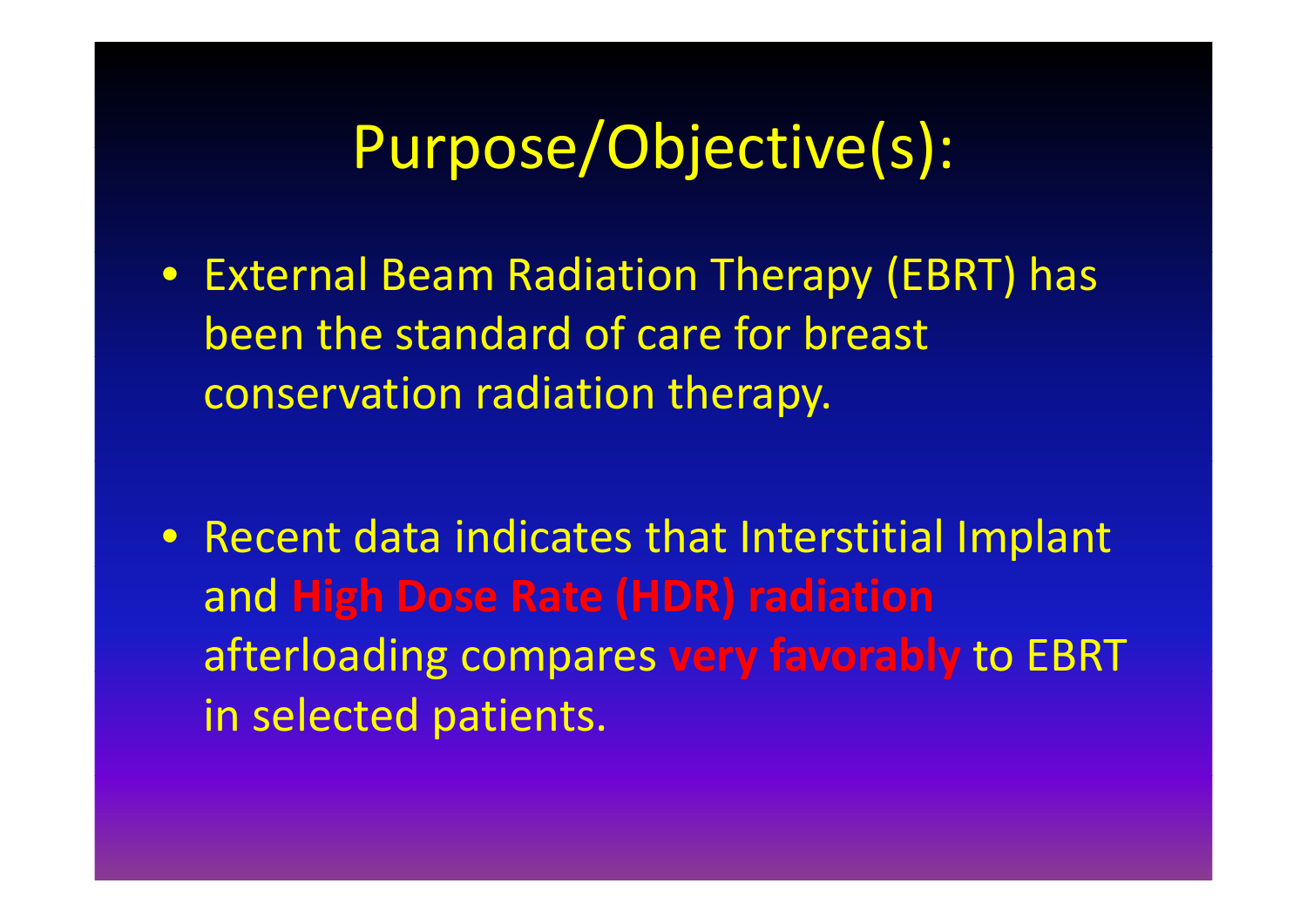## Materials/Methods:

- Tis, T1, and T2 tumors measuring  $\leq$  4 cm,
- negative surgical margins,
- $\leq$  3 axillary lymph nodes,
- were judged to be candidates for interstitial implant.
- Implants were performed under Stereotactic Mammographic guidance with conscious sedation and local anesthesia.
- The implants were placed with a custom designed template using from 3 to 8 planes, and 8 to 62 needles.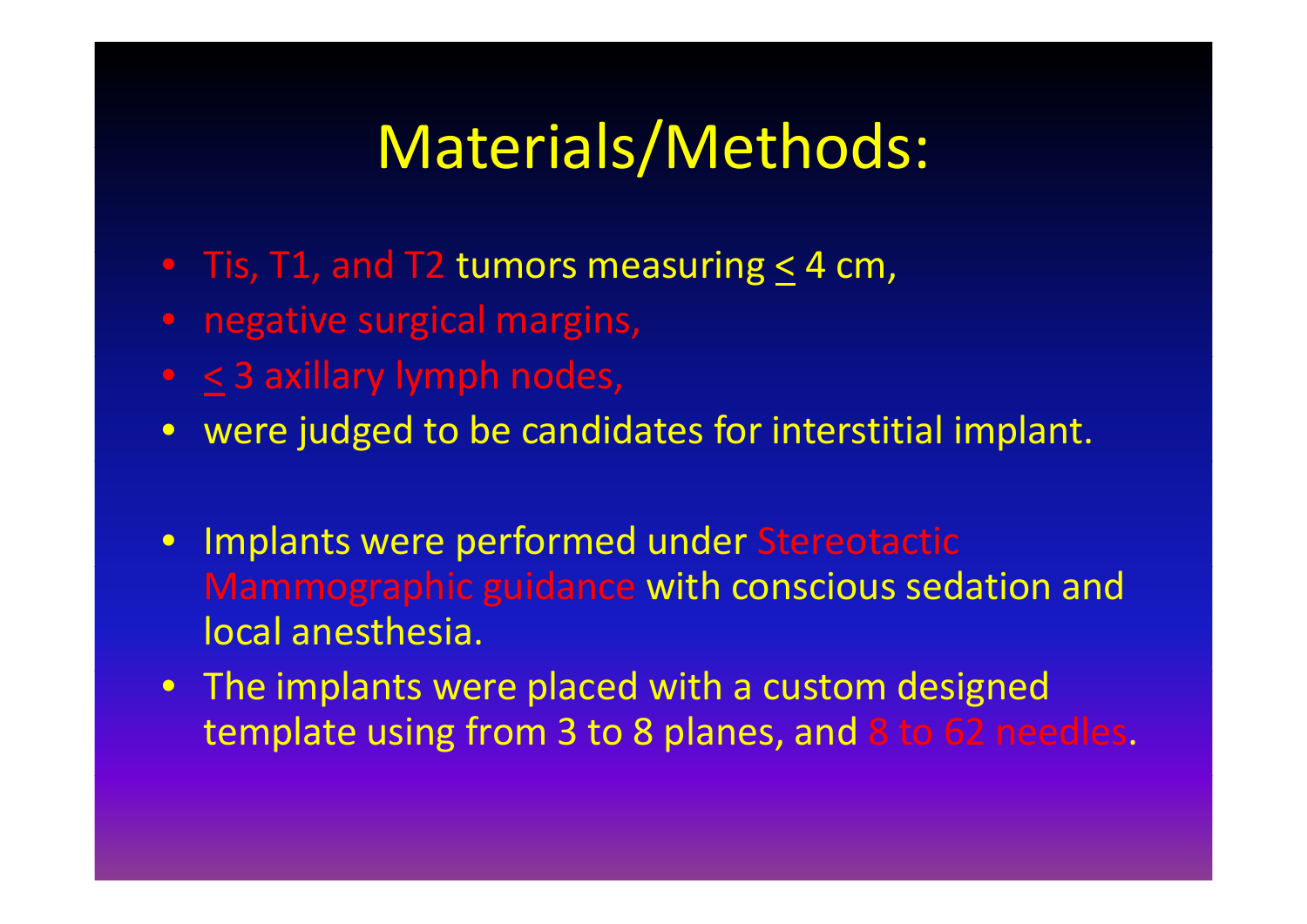#### $\bullet$  Catheters were subsequently threaded thru the needles, and the needles removed.

- Catheter spacing was 1.0 to 1.5 cm.
- $\bullet$ • Radiation Treatment planning was performed using CT Scanning and the Plato System.
- Treatment volumes ranged from 25 cm<sup>3</sup> to 359 cm<sup>3</sup>.
- HDR treatment was given using the Nucletron afterloading system.
- The breast implant volume received 34 Gy in 10 fractions prescribed to the Planning Target Volume, given BID over 5 days.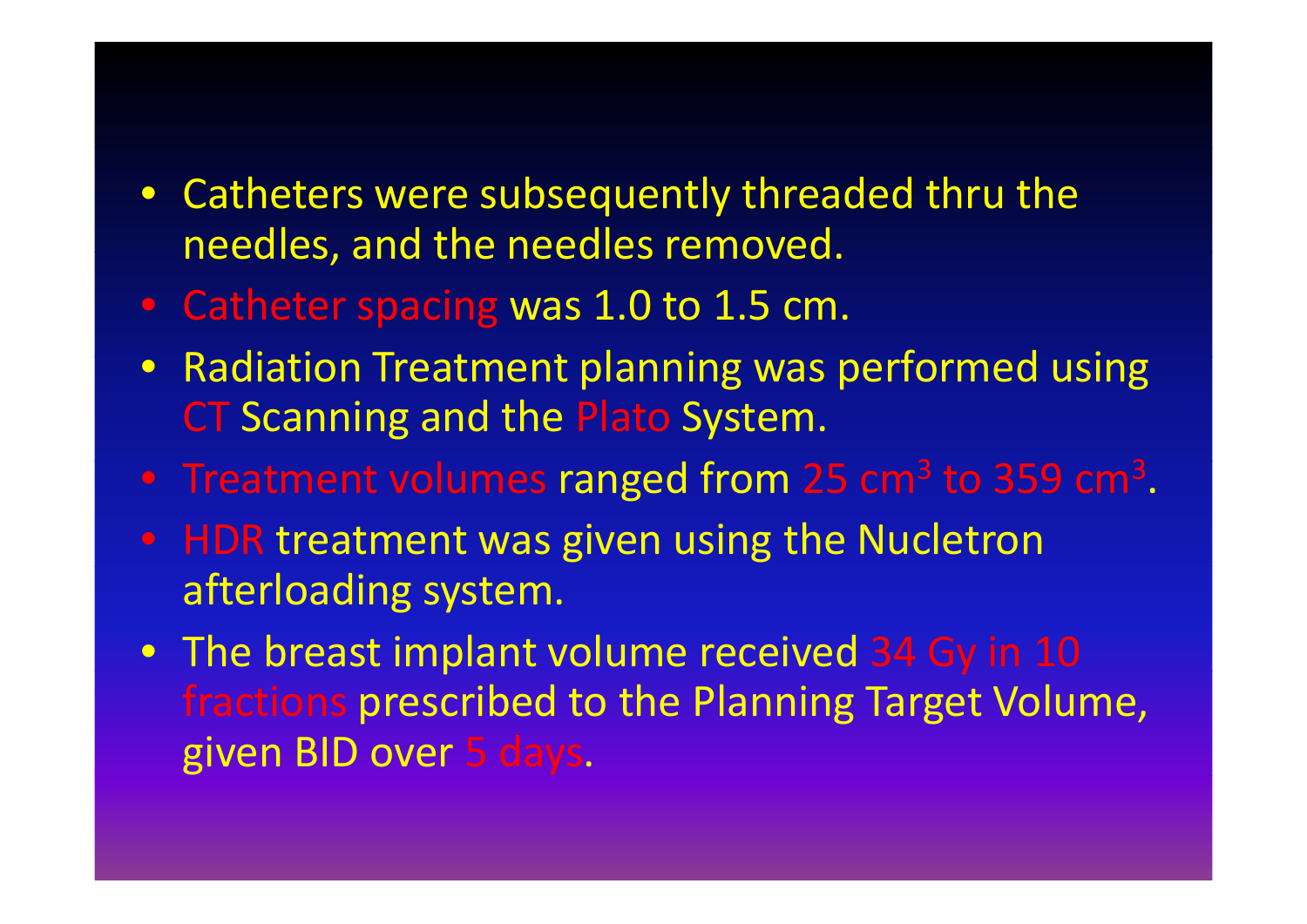### Results:

### 2000 ‐ 2009

- 214 patients HDR brachytherapy,
- The procedure was well tolerated,
- No patient required hospital admission,
- Median **follow‐up ‐ 72 months** (range 6‐120 months),
- **Local recurrence** occurred in **4.2%** (9/214).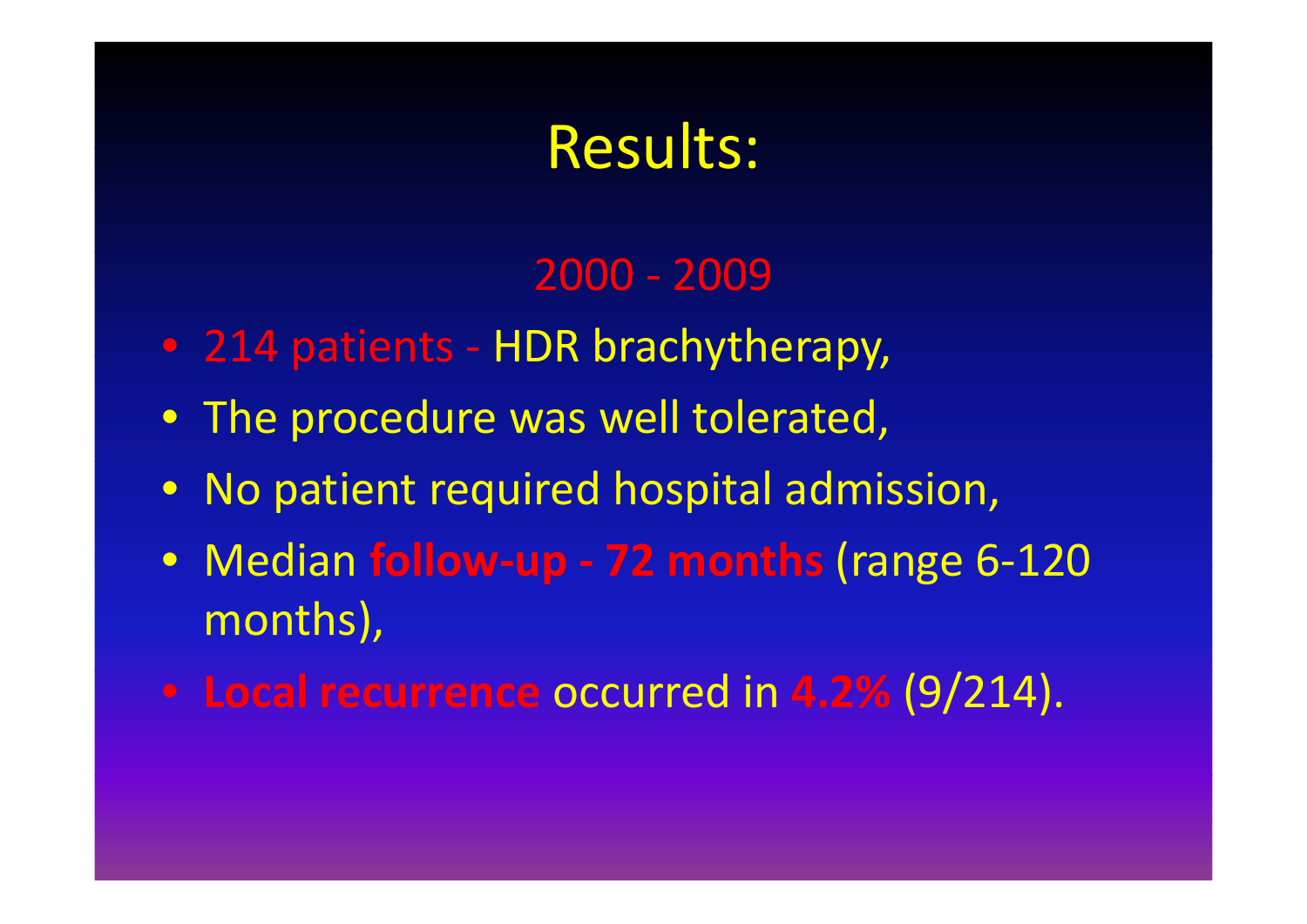Cosmetic results were good to excellent in 89 7%. (192/214) of the patients. There were no infections.

- Wound healing complications developed in 3.7% (8/214).
- 3 of these patients had received anthracycline based ch emotherapy.
- The other 5 had large (> 200 cm3) implant volumes, catheter spacing of 1.5 cm, and V-150% of > 30%.
- 2 patients healed after 6 months of conservative treatment.
- Surgery was required in 6 patients who developed fat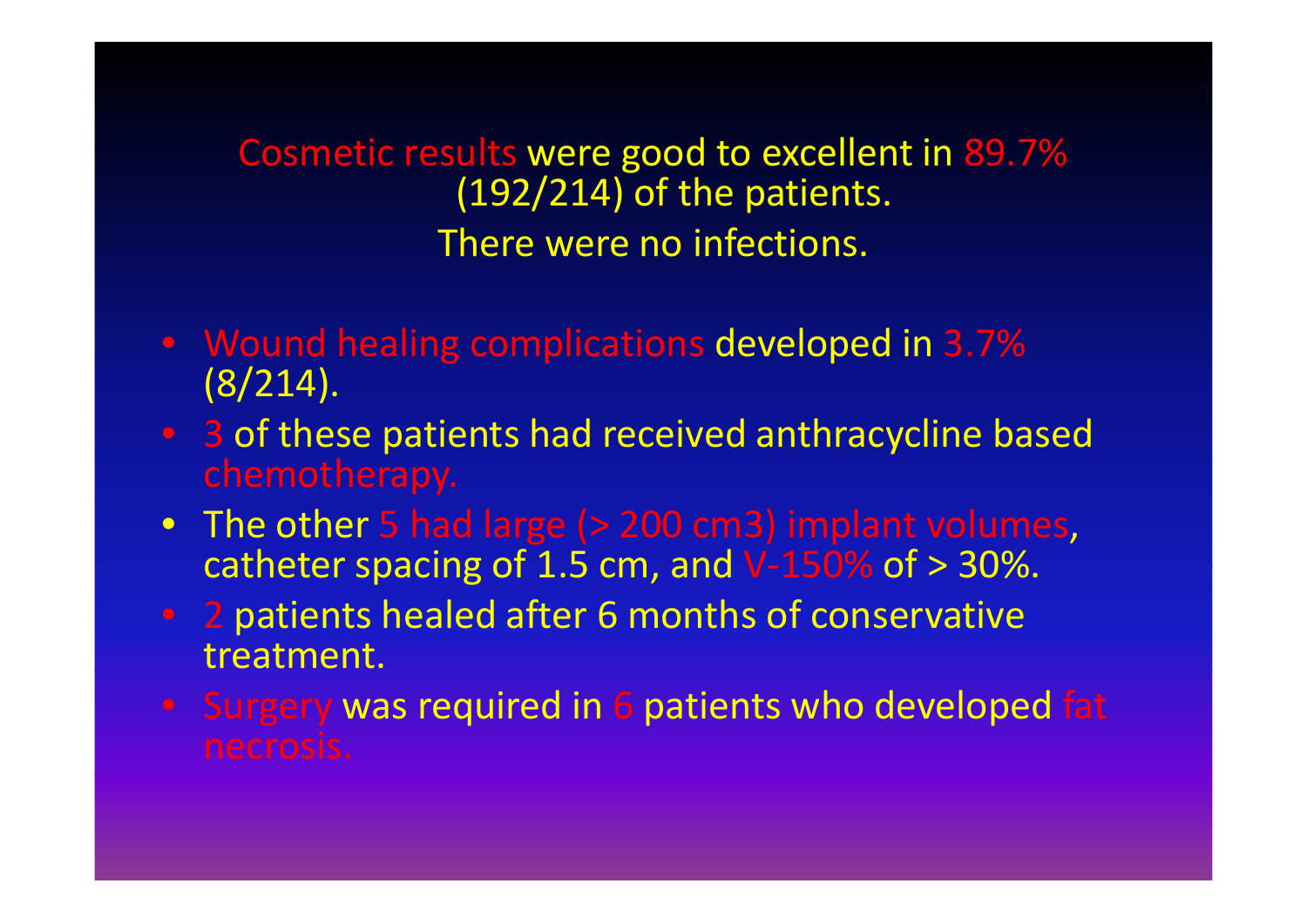### Conclusions:

- With median 72 month follow-up, Breast Conservation radiation therapy utilizing Interstitial Multi‐Catheter HDR Implant has yielded local recurrence rates and cosmetic results which compare favorably to EBRT in selected patients.
- Treatment with anthracycline based chemotherapy, large (>200 cm3) implant volumes, and V‐150% >30%, appear to be relative contraindications to Interstitial HDR Implant.
- Finally, catheter spacing of 1 cm yielded optimal dosimetry and minimized complications.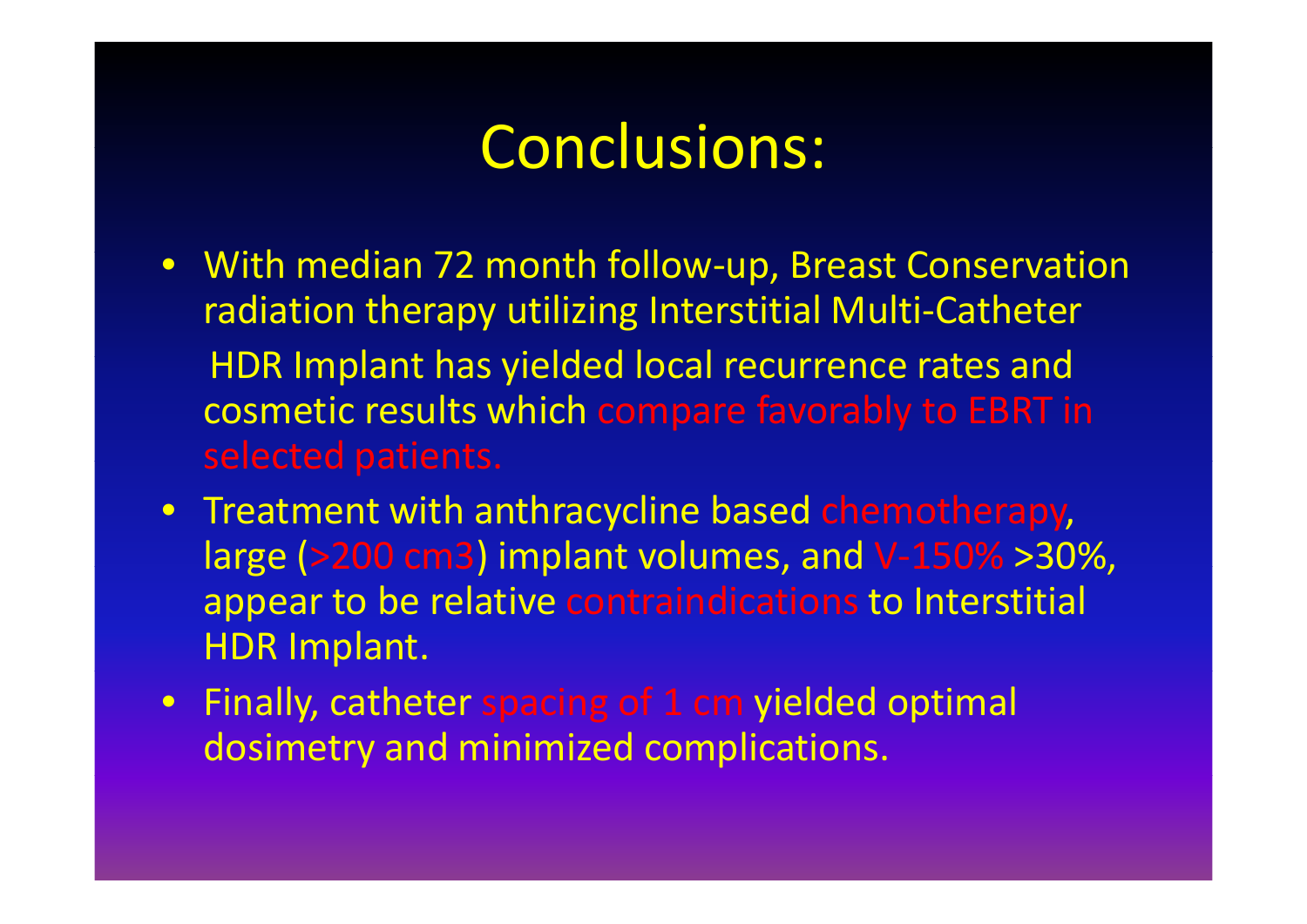#### Compared to MammoSite technique, the Interstitial Multi‐Catheter method offers greater flexibility of radiation delivery.

#### Advantages include:

- no concern regarding surgical cavity shape irregularities,
	- $\bullet$  balloon conformality to surgical cavity,
		- $\bullet$ balloon rupture,
		- balloon movement,
			- air gaps,
		- skin balloon proximity to skin,
			- balloon shape distortion,
- $\bullet$ • and catheter movement within the balloon.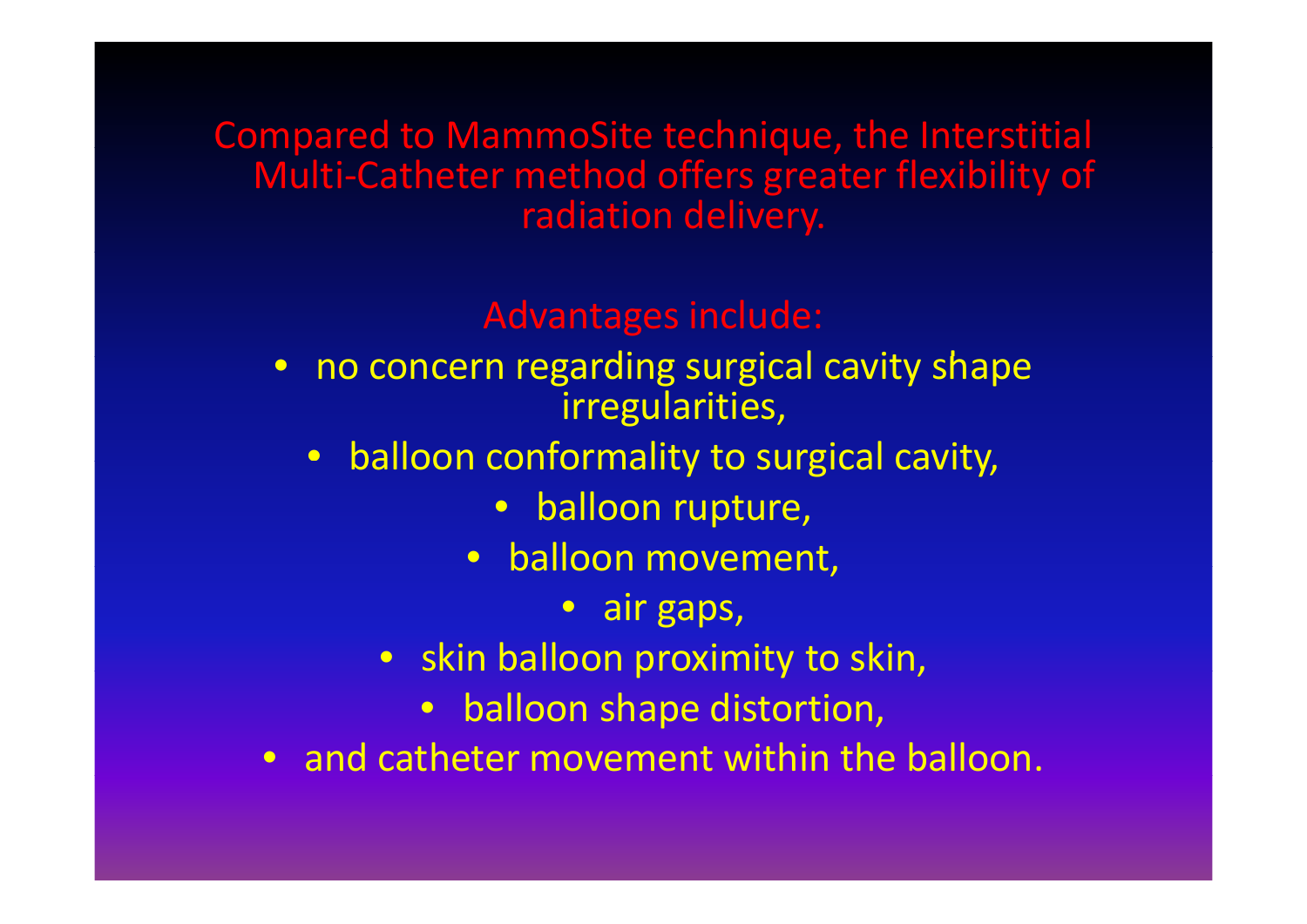

### A Contura Catheter Offers Dosimetric Advantages Over a MammoSite Catheter that Increase the Applicability of Accelerated Partial Breast Irradiation

Eisner, MD, Jane Kakkis, MD, Lucy Chittenden, BS, Jeffrey Agustin, Cancer Center of Irvine, 16100 Sand Canyon Ave., Ste. 130, Irvine, CA 92618, USA, http://www.ccoi.org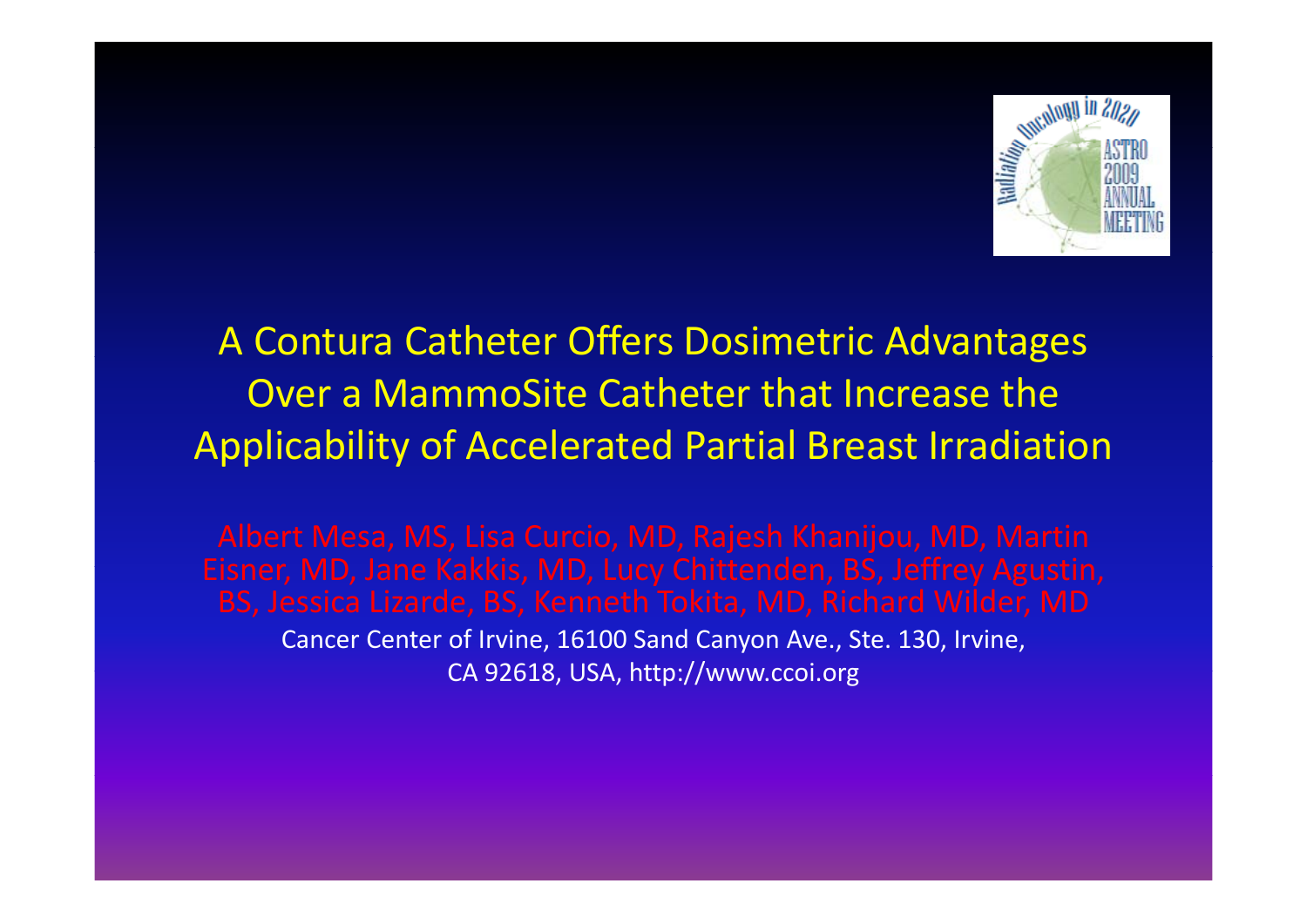# Hypothesis

The hypothesis of this study is that <sup>a</sup> Contura catheter offers dosimetric advantages over <sup>a</sup> MammoSite catheter that increase the applicability of accelerated partial breast irradiation.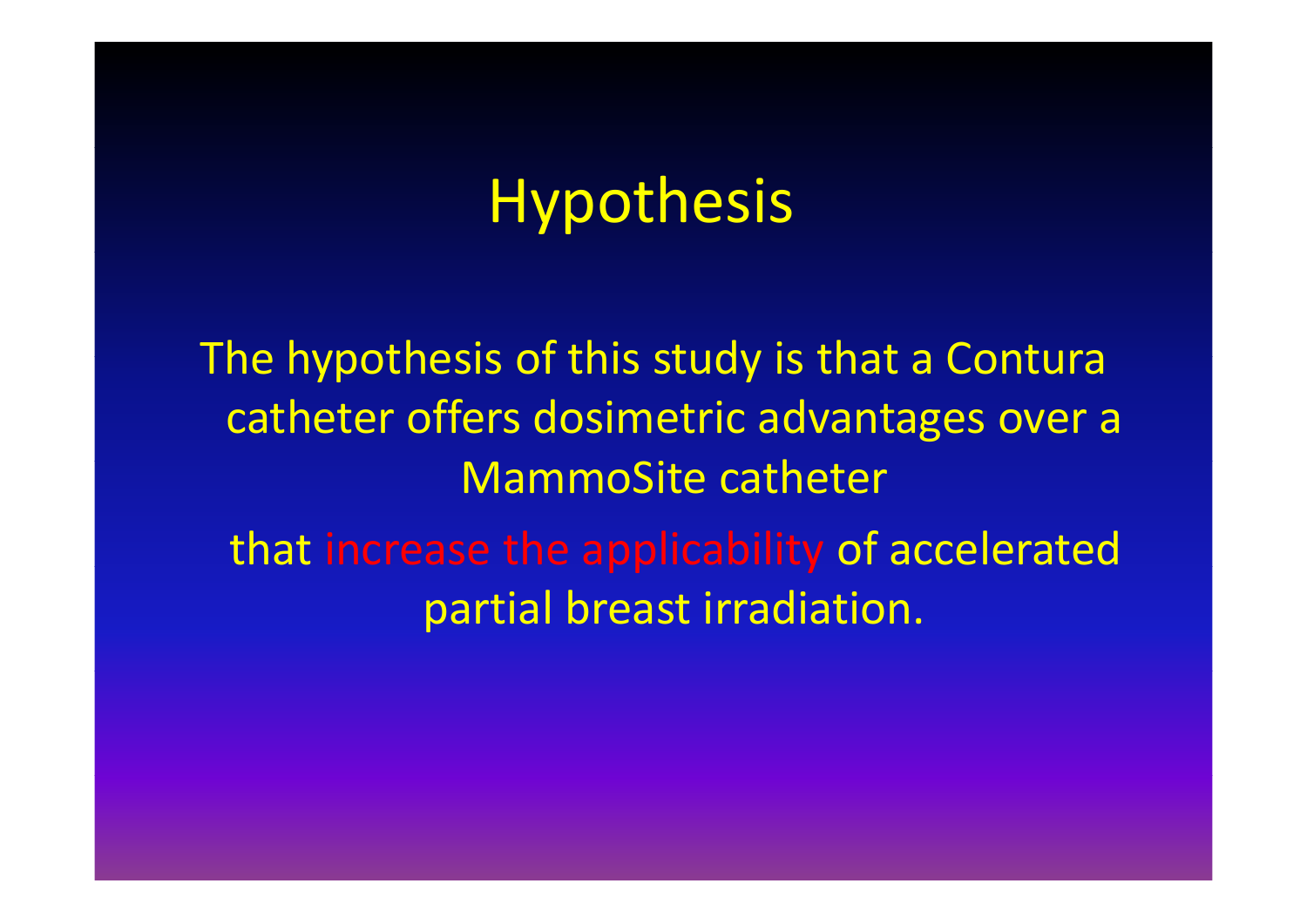## Methods

• 182 women with early‐stage breast carcinomas were treated with post‐lumpectomy brachytherapy

Contura® multi-lumen catheter (n=45) or a MammoSite® single‐lumen catheter (n=137).

- Hypothetical MammoSite catheter treatment plans were created for the Contura patients.
- Treatment planning goals were to:
- 1) avoid <sup>a</sup> radiation "hot spot" in the skin,
- 2) have only <sup>a</sup> small air/fluid pocket next to the balloon.
- Median follow up was 16 months.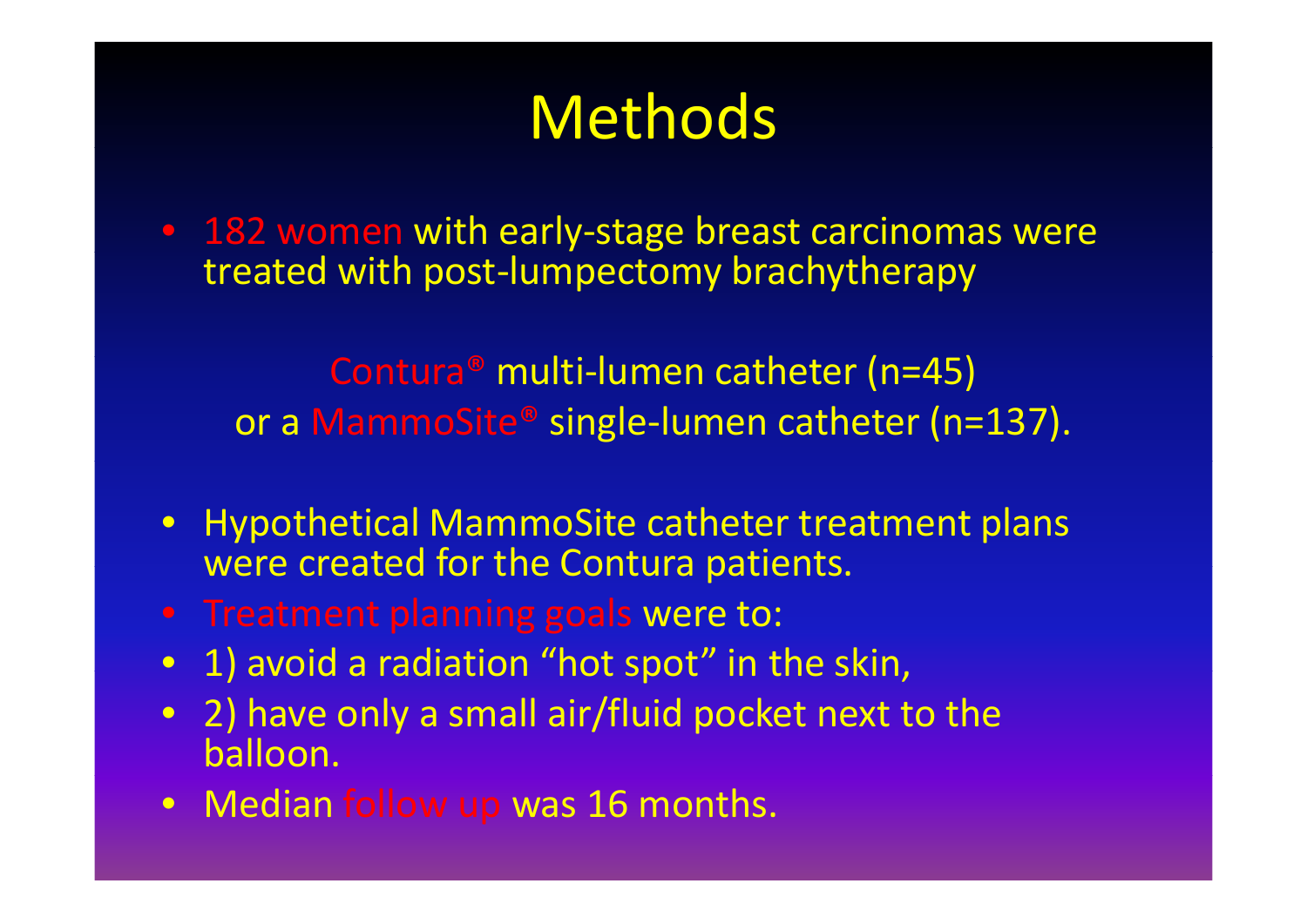## Contura Multi‐Lumen Catheter

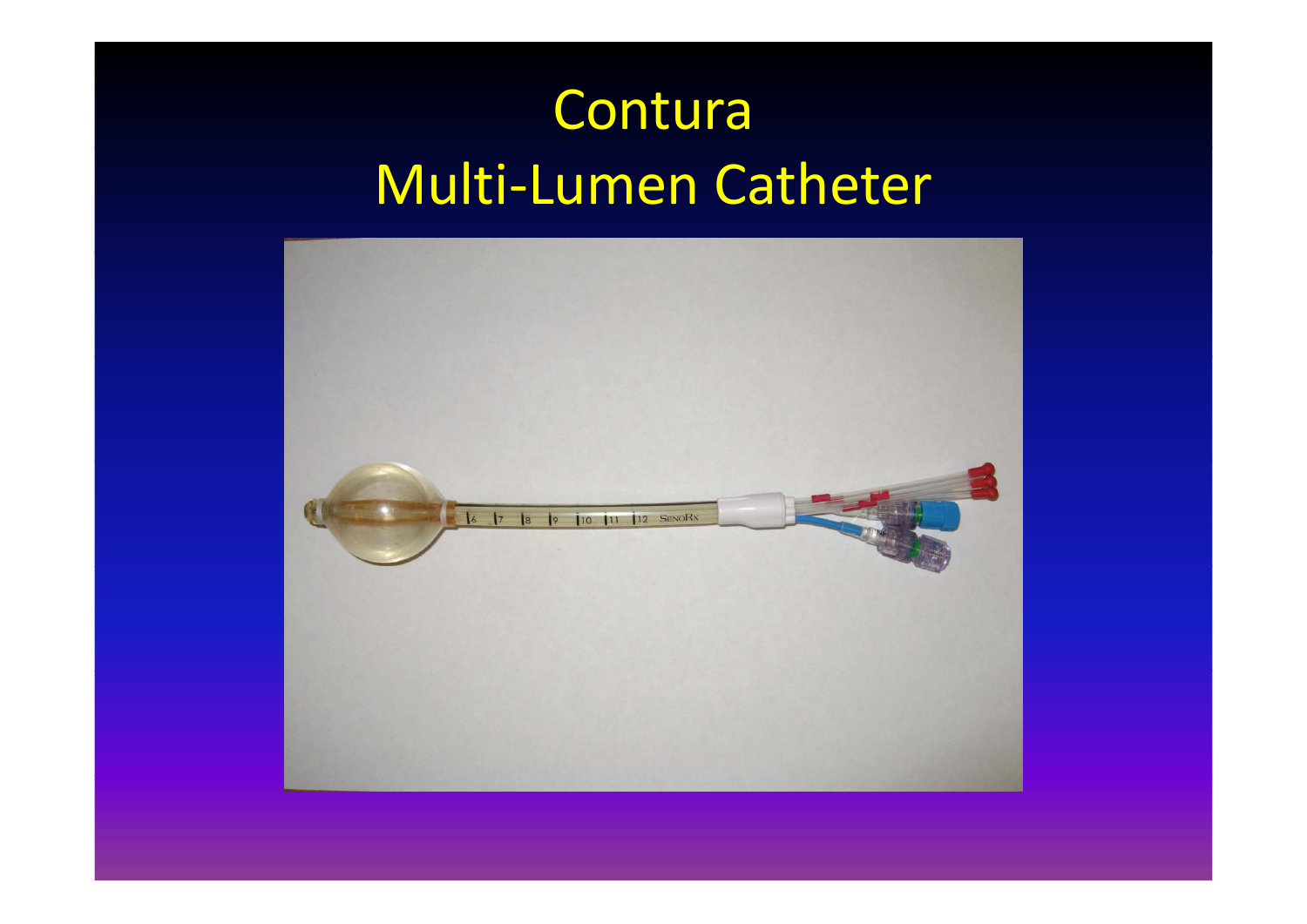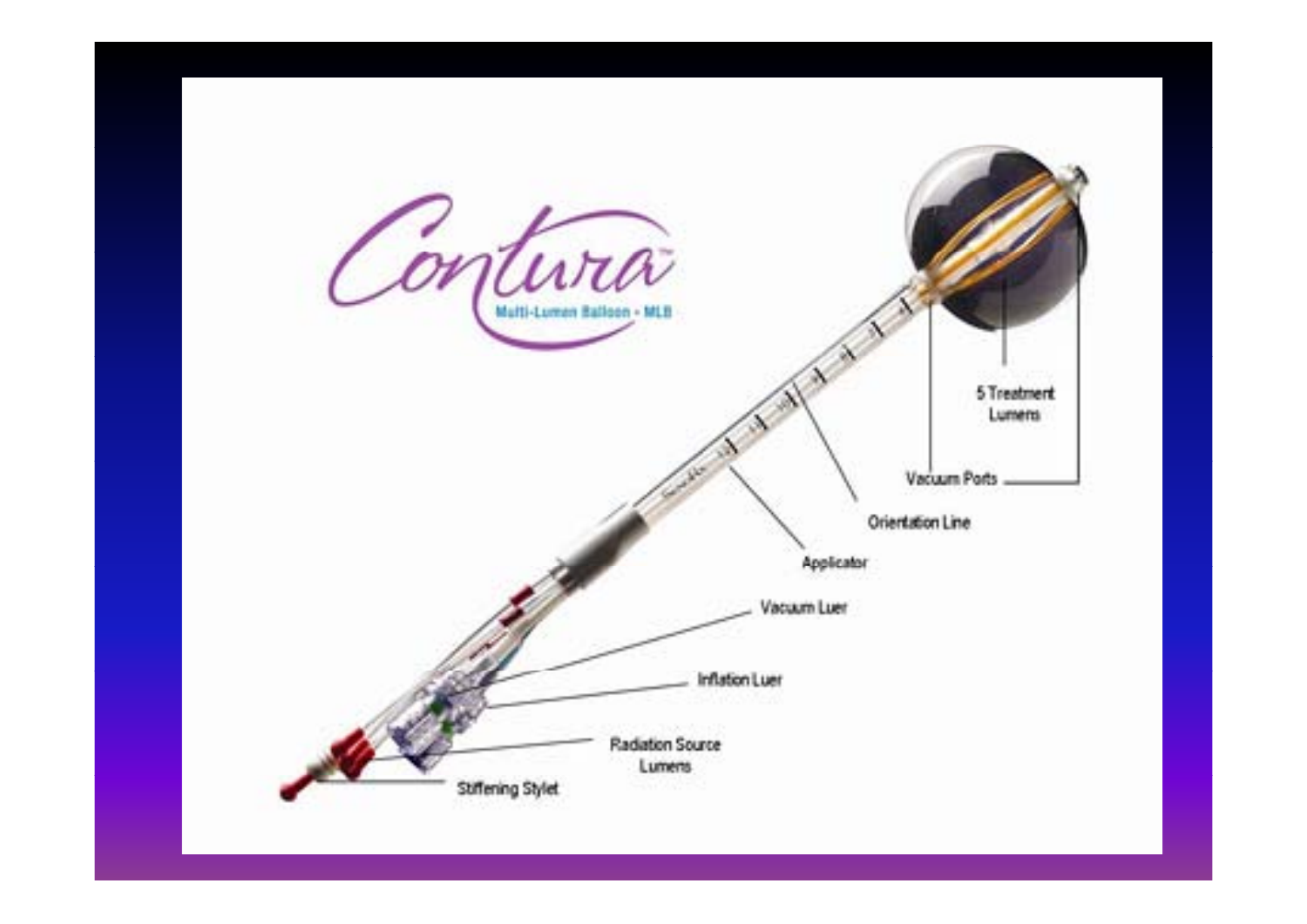### Two Main Advantages of <sup>a</sup> Contura Multi‐Lumen Catheter for Accelerated Partial Breast Irradiation:

#### **1) Avoidance of <sup>a</sup> Radiation Hot Spot in the skin**

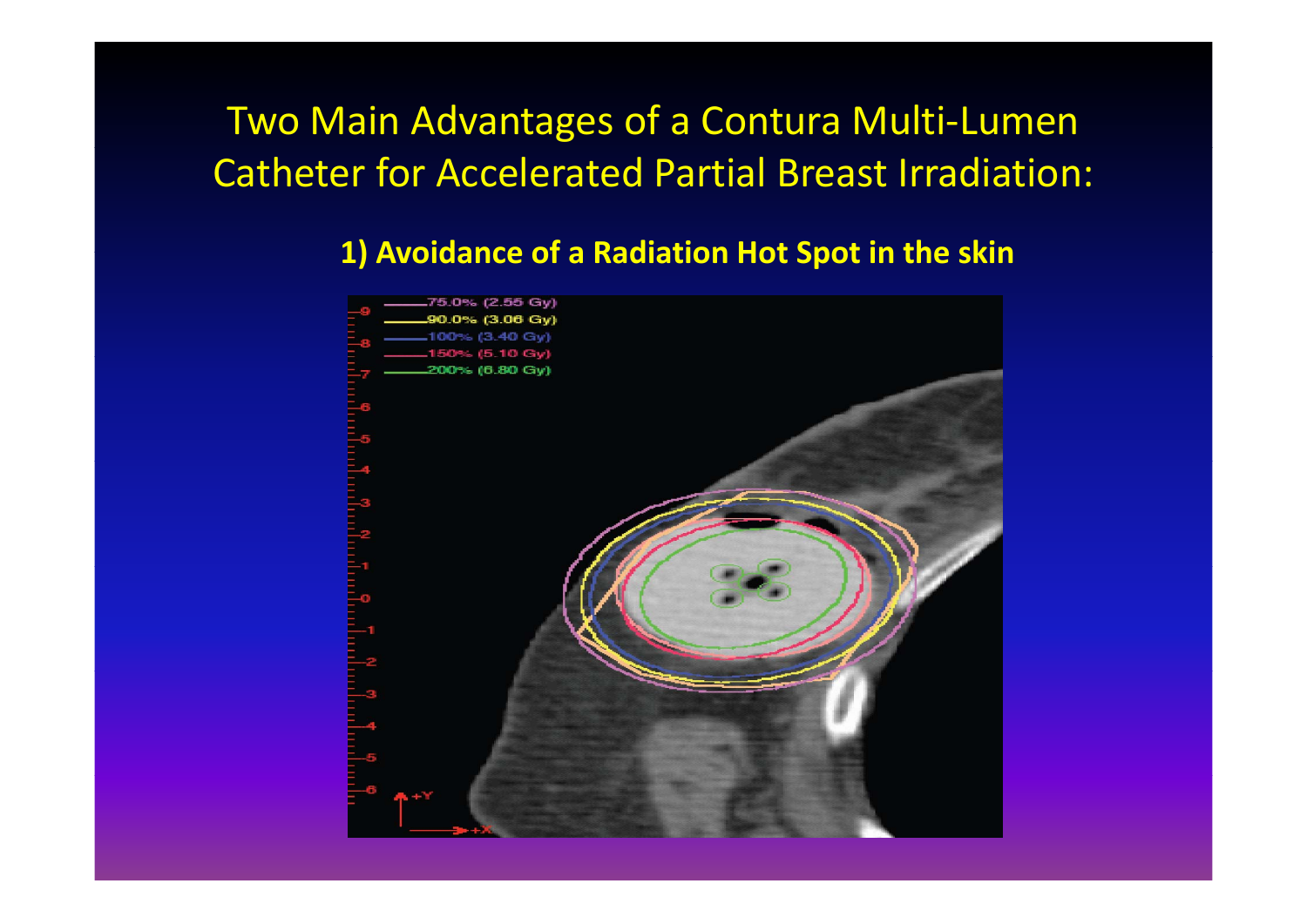2) Suctioning Air/Fluid Adjacent to Balloon Brings Breast **Tissue at Greatest Risk of Harboring Residual Tumor Cells Closer to Radiation Source Inside of Balloon**

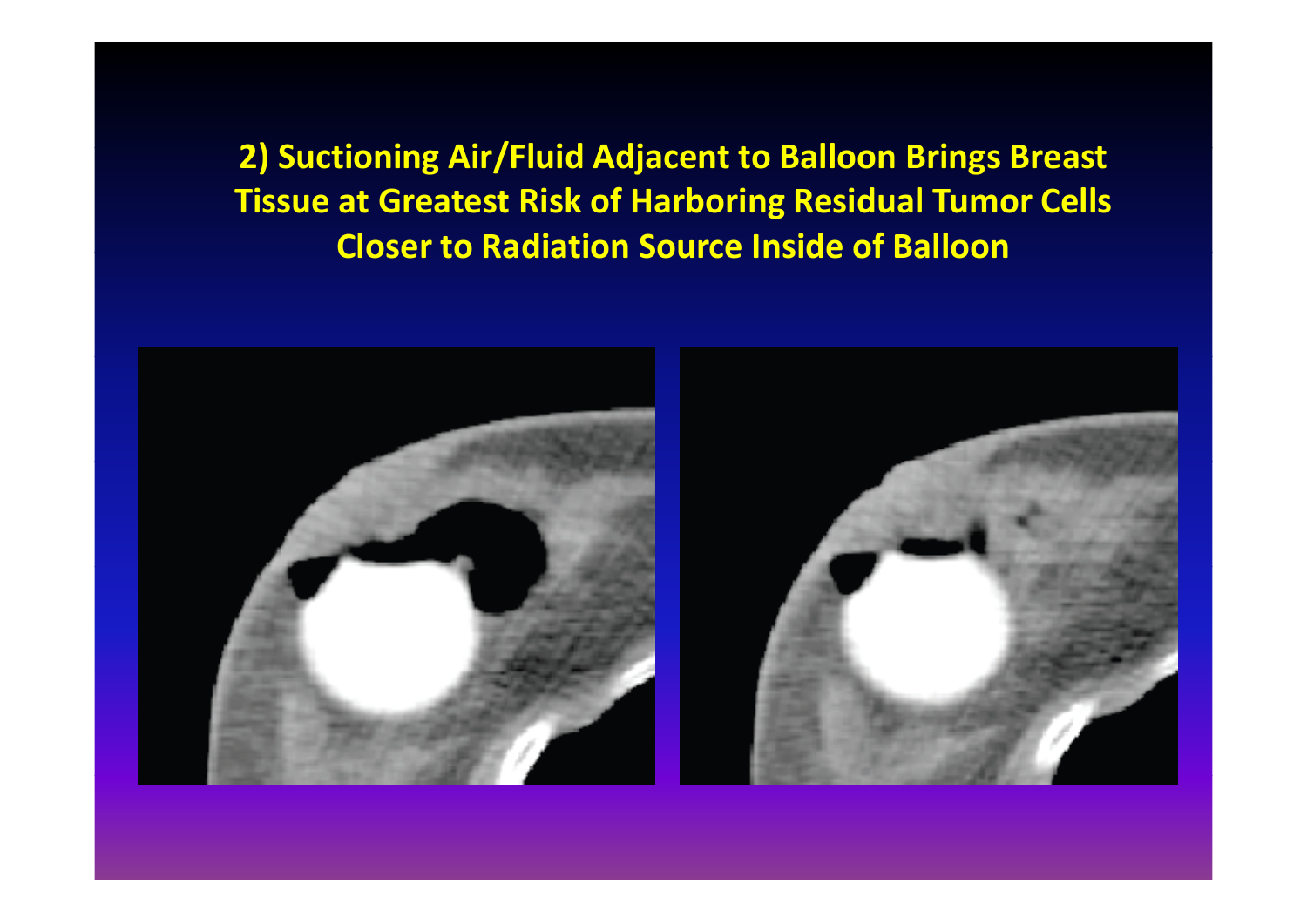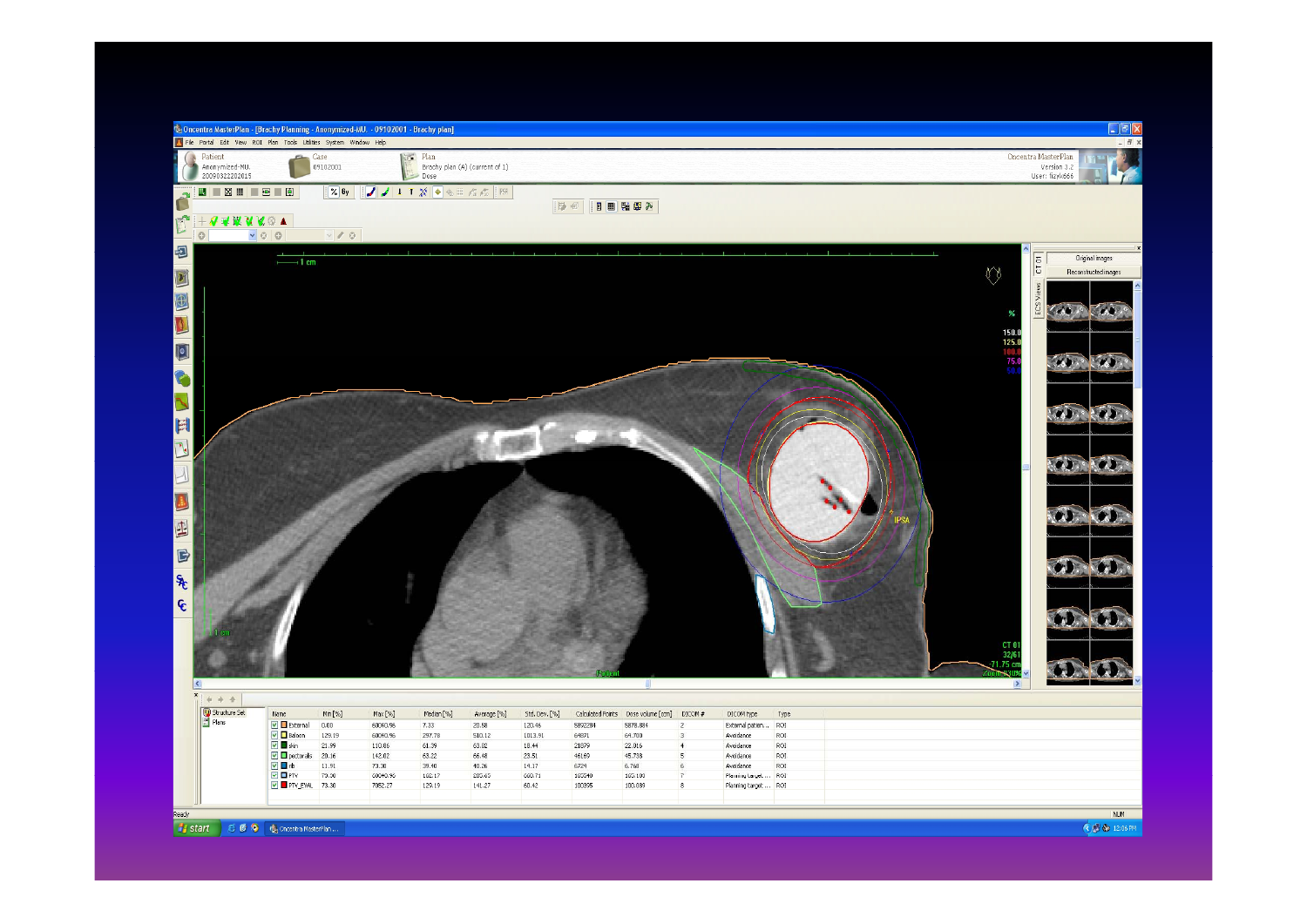## **Results**

- 89 % (40/45) of Contura plans satisfied both treatment planning goals vs only 36% (16/45) of MammoSite plans (p<0.0001).
- A Contura catheter did not require explantation in 16% (7/45) of patients where balloon‐to‐skin spacing was only 3‐6 mm and 11% (5/45) of patients where there was initially an air/fluid pocket >10% of the planning target volume for plan evaluation (PTV EVAL).
- A MammoSite catheter was explanted in 10% of cases where the minimum balloon-to-skin distance was <7 mm and in 13% of cases where there was <sup>a</sup> large air/fluid pocket.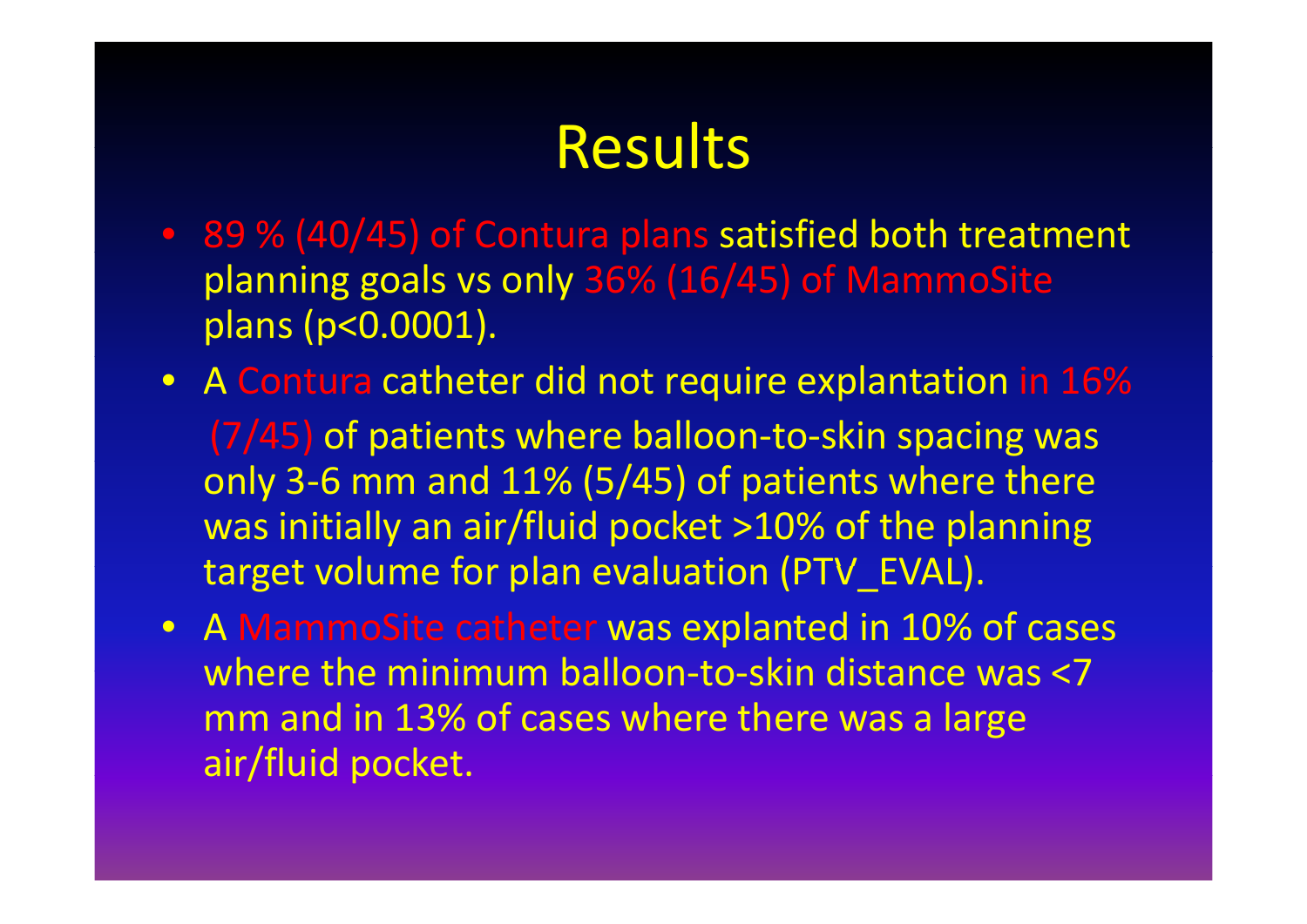### Conclusion

A Contura catheter provides important dosimetric advantages over <sup>a</sup> MammoSite catheter and does not require explantation in cases where balloon ‐to‐skin spacing is only 3‐6 mm oran air/fluid pocket next to the balloon is >10% of PTV\_EVAL.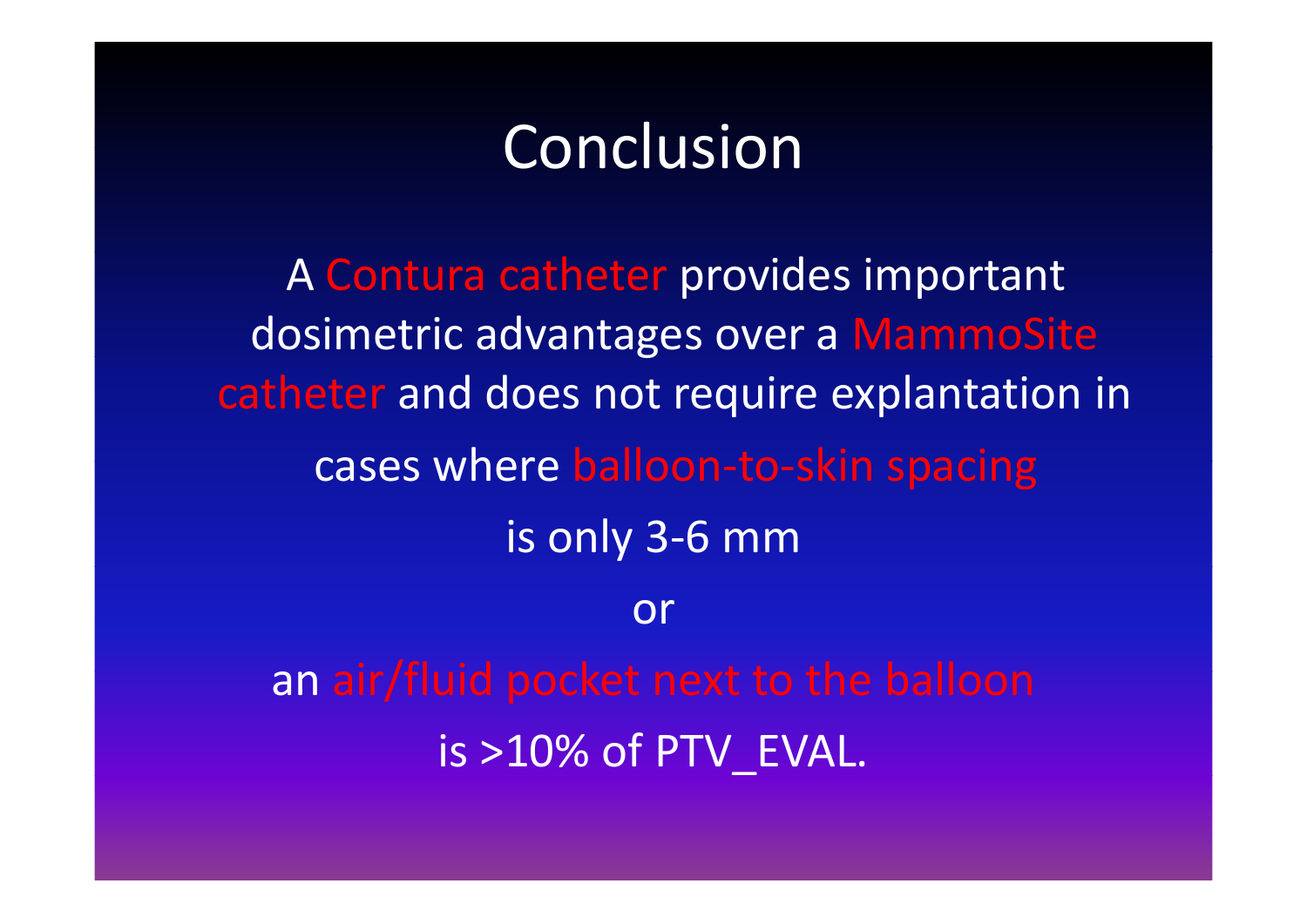

**Consistent Skin and Rib Dose Reduction Using the Contura Multi‐Lumen Balloon ( ) MLB Breast Brachytherapy Catheter: Preliminary Dosimetric Findings of <sup>a</sup> Phase II Trial**

#### D. W. Arthur<sup>1</sup>, F. A. Vicini<sup>2</sup>, D. A. Todor<sup>1</sup>, T. B. Julian<sup>3</sup>,

**M. R. Lyden4**

**1Virginia Commonwealth University, Richmond, VA, 2William Beaumont Hospital Royal Oak MI Hospital, Oak, MI, 3Allegheny General Hospital, Pittsburgh, PA, 4BioStat International, Inc., Tampa, FL**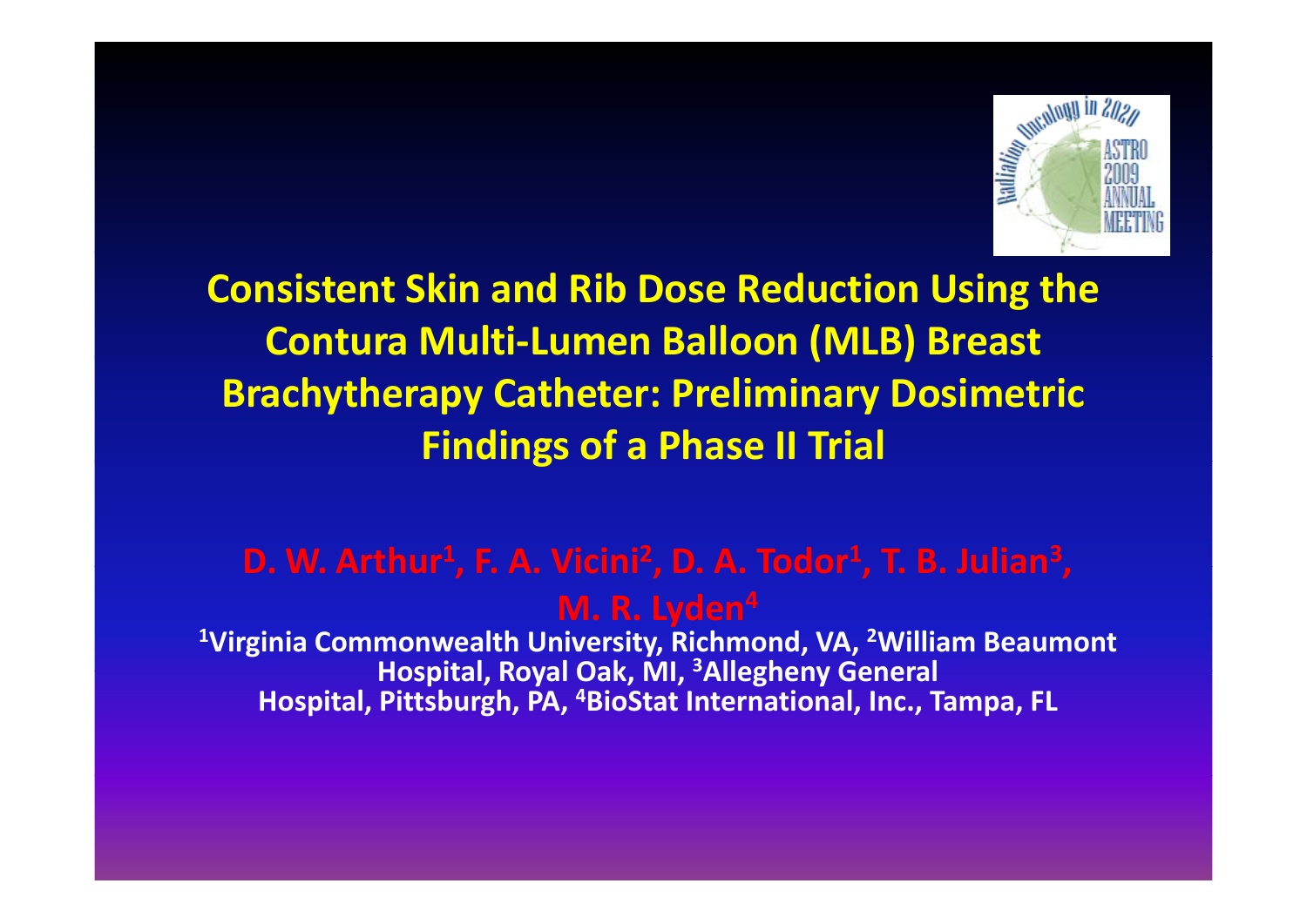### Purpose/Objective(s):

Initial dosimetric findings in patients treated with the Contura Multi ‐Lumen Balloon (MLB) breast brachytherapy catheter to deliver accelerated partial breast irradiation (APBI ) on a multi ‐institutional phase I/II registry trial are presented.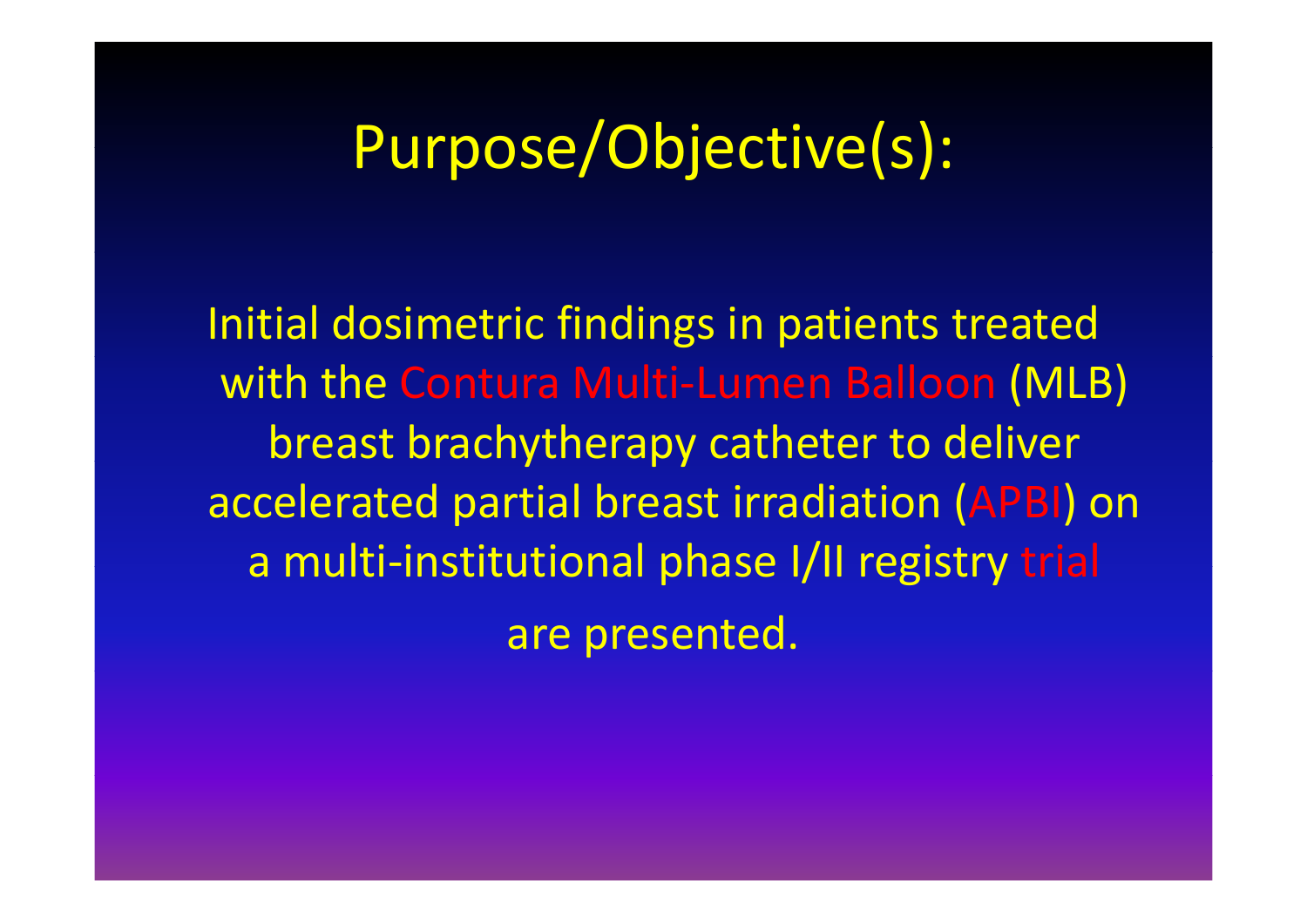## Materials/Methods:

- Patients were enrolled prior to catheter placement.
- CT ‐based 3D planning with dose optimization based on specific dosimetric goals was completed.
- APBI treatment of **34 Gy in 3.4 Gy fractions** was delivered.
- Dosimetric planning goals were set to reflect reported best anticipated outcome and lowest toxicity as experienced with a single lumen balloon.
- Specifically, skin thickness required to be <5mm (i.e.<145% of prescribed dose (PD)) and decreased toxicity when skin thickness and rib distance <7mm (i.e.<125% of PD).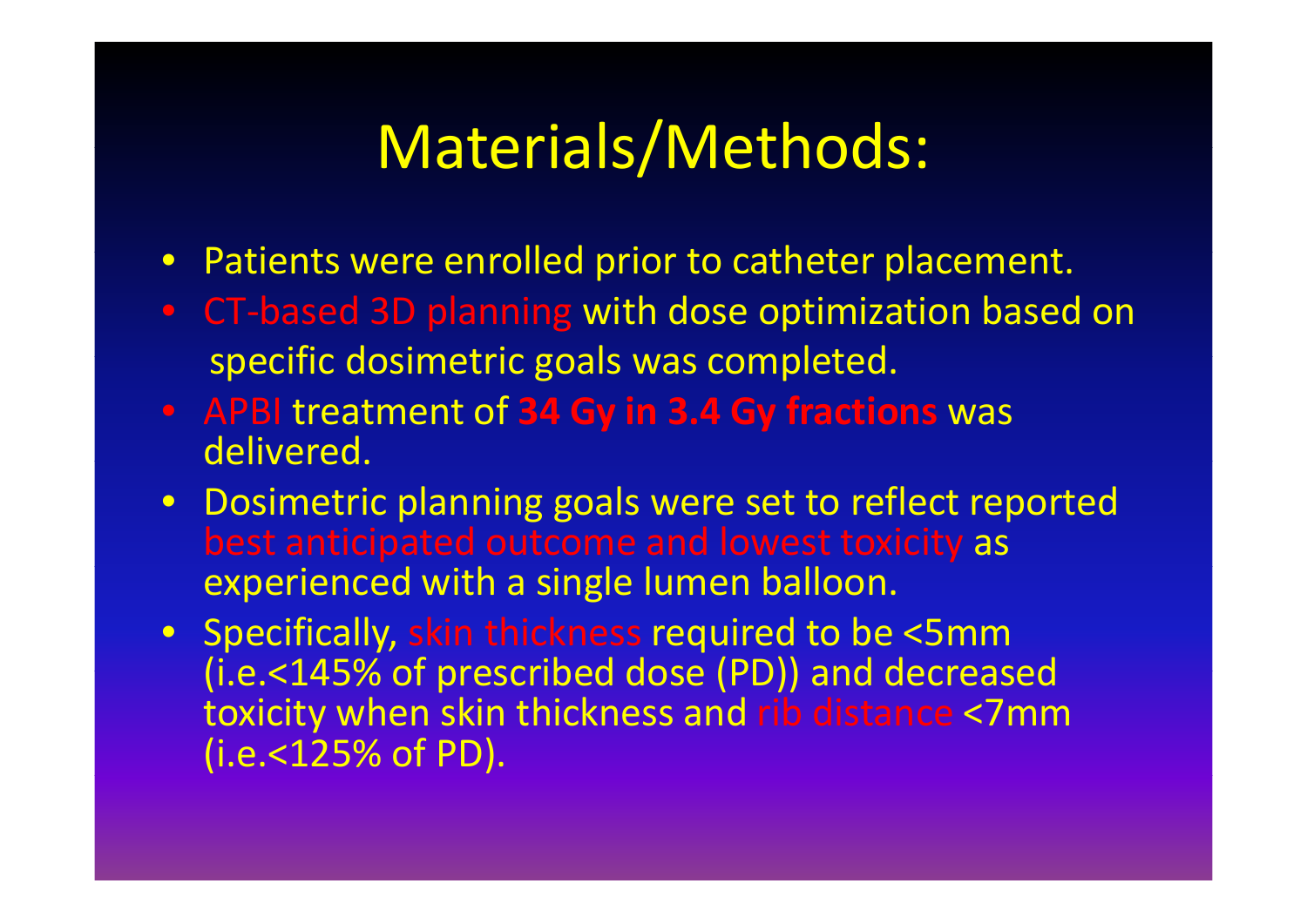- For this trial, dosimetric goals included >95% of PD covering >90% of the target volume while assuring that: max skin dose <125% of PD, max rib dose <145% of PD V150 <sup>&</sup>lt; 50cc and V200 < 10cc.
- The ability to achieve these dosimetric goals using the Contura MLB in relationship to the balloons proximity to skin and rib was analyzed.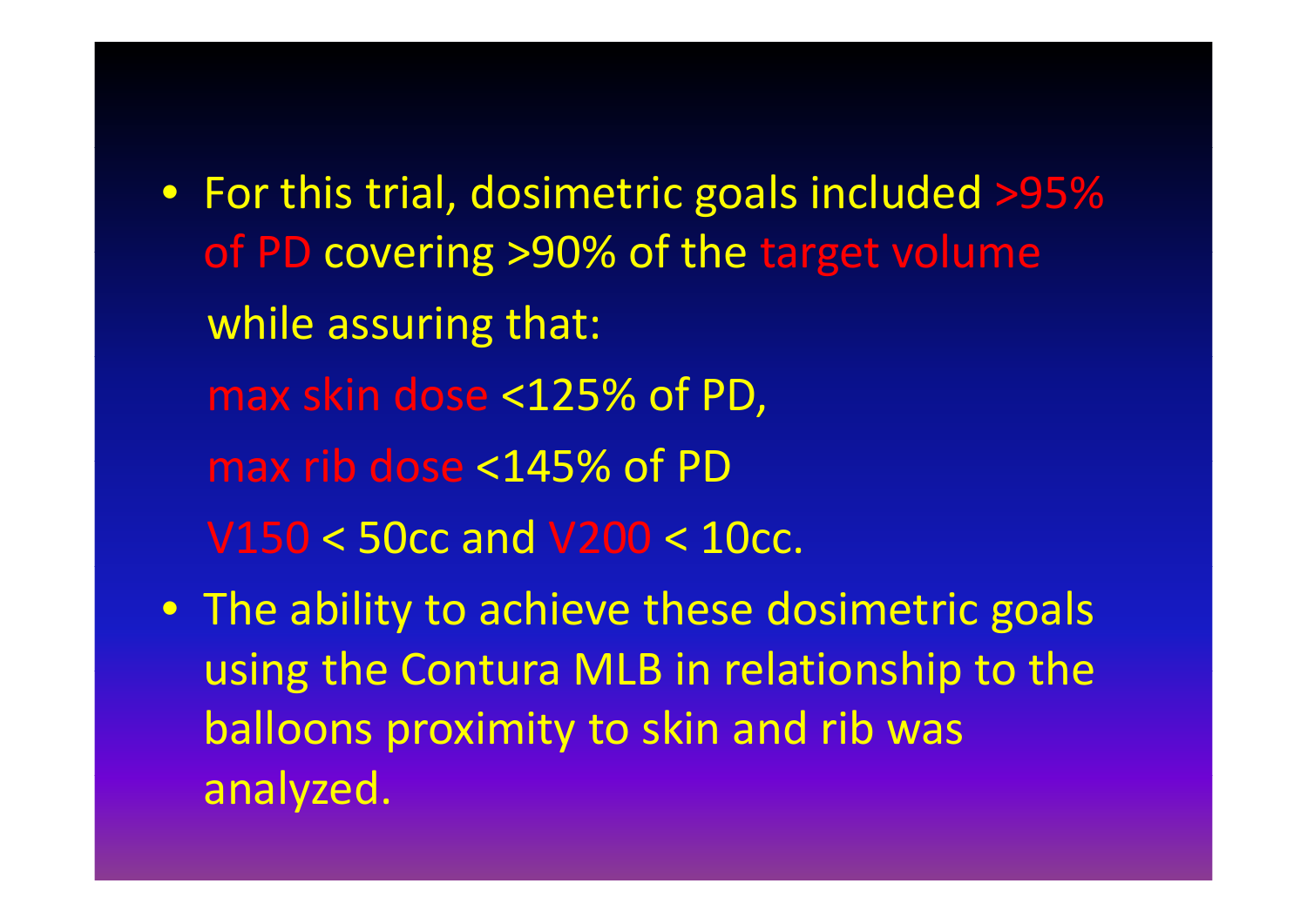### Results:

- To date, 100 cases have complete data sets available for review.
- Median age is 65.6 years.
- 25% had stage Tis, 66% with T1N0 and 9% with T2N0  $( $3 cm$ ).$
- Median tumor size was 1.2 cm.
- Utilizing the multi‐lumen capabilities, all dosimetric criteria were met in 77% of cases.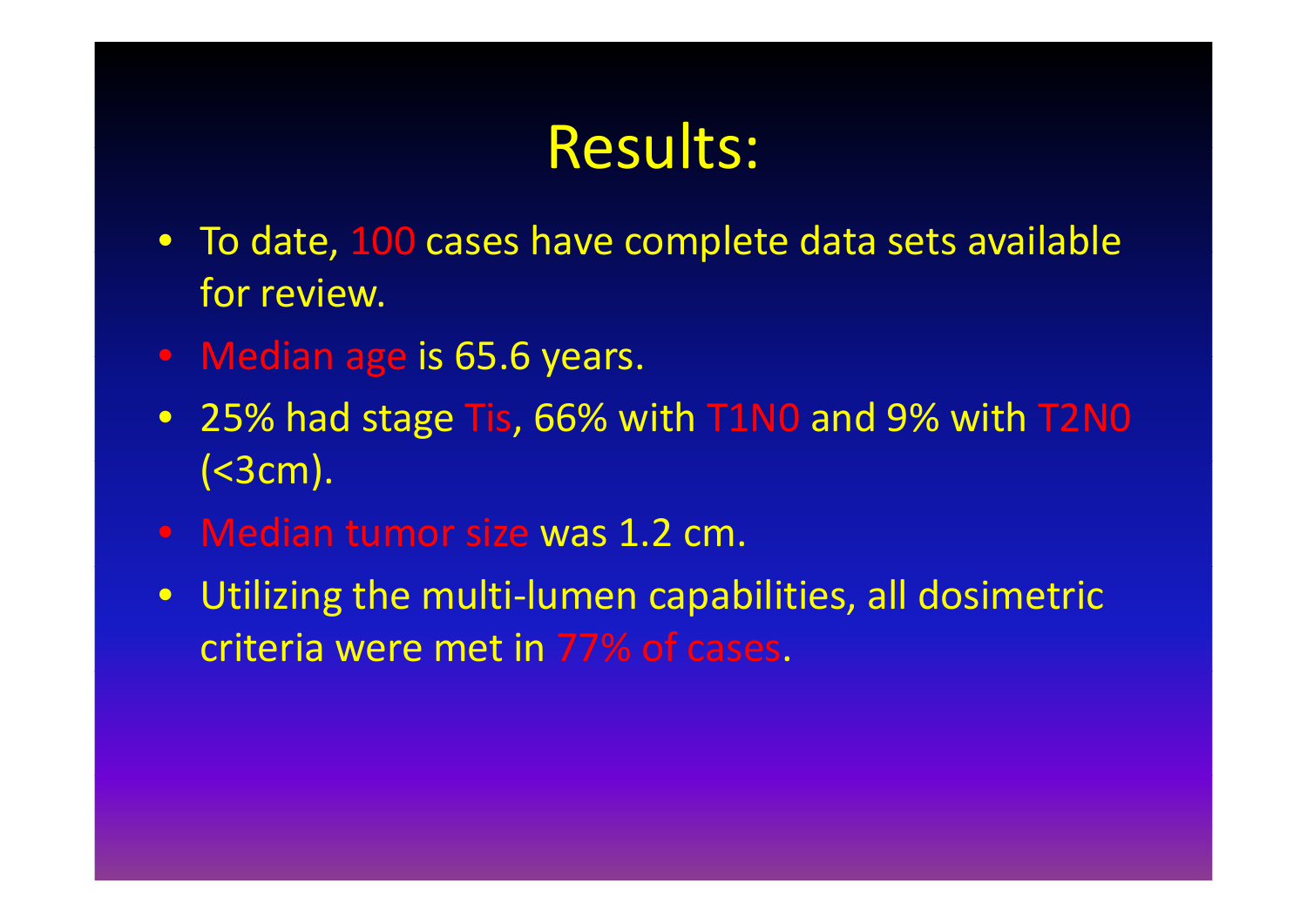- Evaluating dosimetric criteria individually: 89% and 90% of cases met skin and rib dose criteria, respectively.
- In 96% of cases, target volume coverage goals were met,
- In 99%, dose homogeneity criteria of V150 and V200 were satisfied.
- In all cases when skin and rib distances were judged to be close, dosimetric improvements were documented.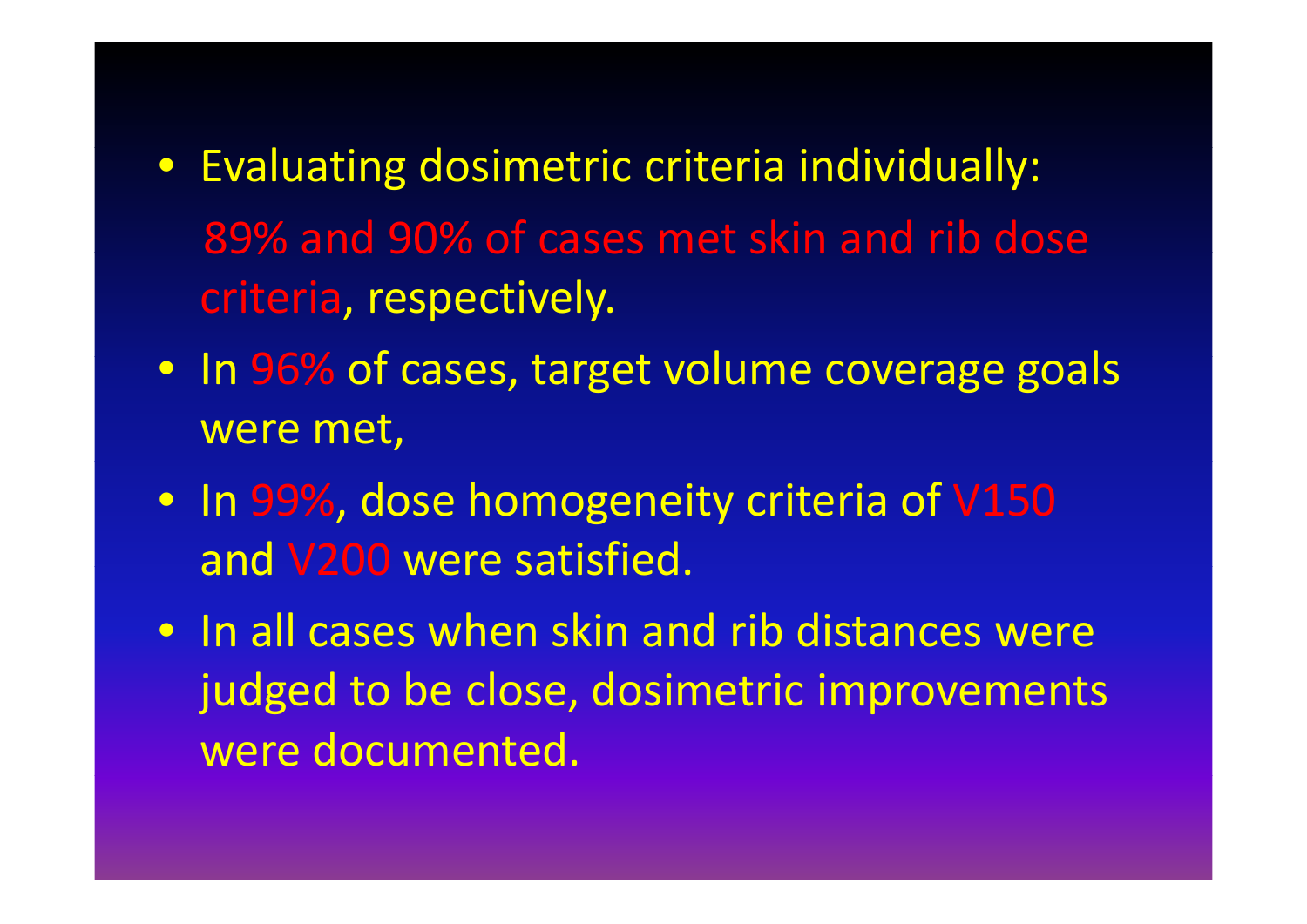- When skin thickness was 5mm ‐7mm (19), median skin dose was limited to 121% (74 ‐ 131.5) of PD
- When < 5mm (12), median skin dose was 124.8% (100‐134).
- When rib distance was <5mm (31), median rib dose was reduced to 135% (104‐178) of PD.
- In those cases (10) when both skin thickness was < 7mm and distance to rib was <sup>&</sup>lt; 5mm, median skin and rib dose were jointly limited to 120.6% and 140.1% of PD, respectively.